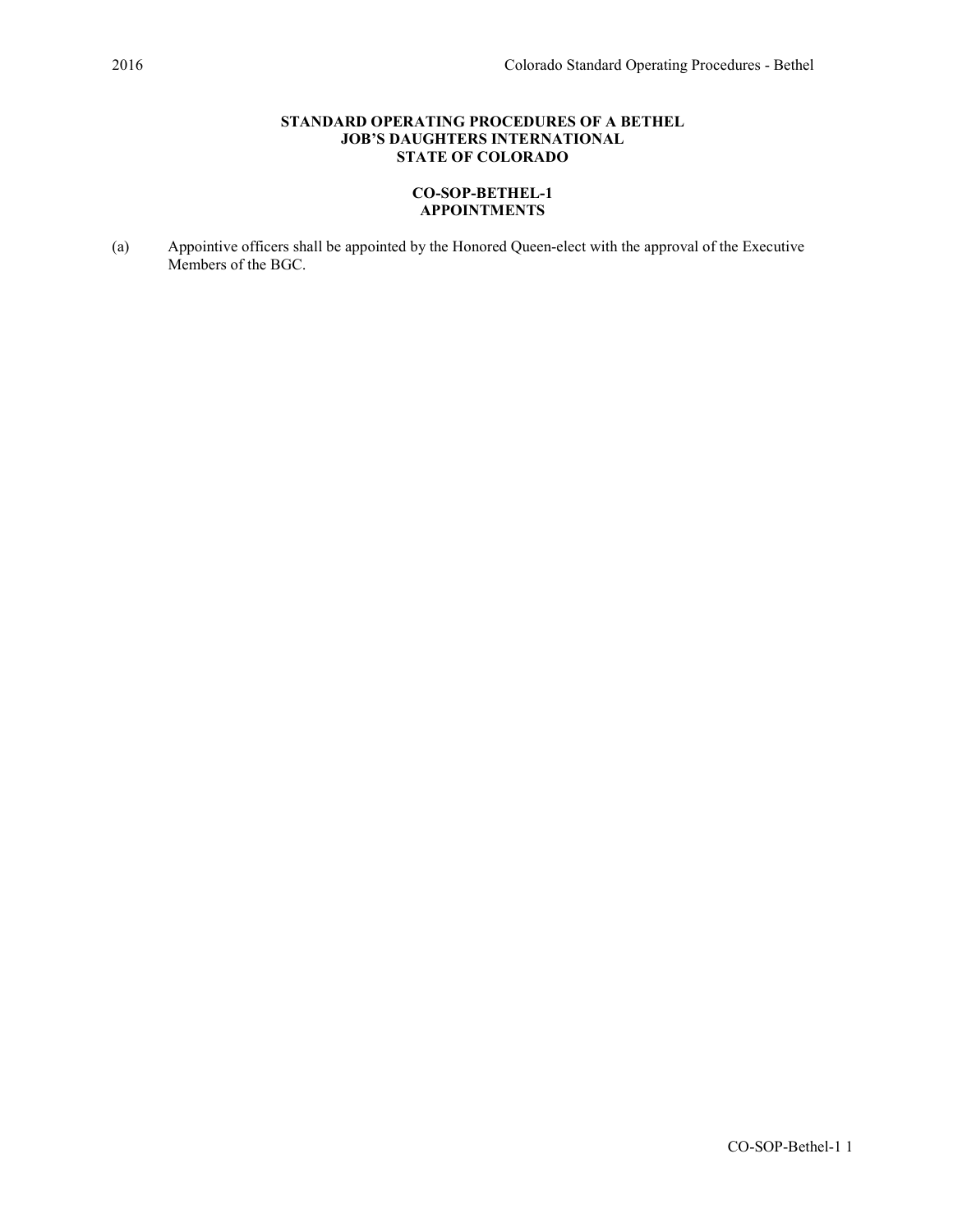# CO-SOP-BETHEL-2 BETHEL FINANCES

## Section 1. Receipts

- (a) All monies collected in the name of a Bethel shall be received by the Bethel Recorder/Guardian Secretary and turned over to the Bethel Treasurer/Guardian Treasurer.
- (b) All monies collected, whether electronically or physically, shall be included on the Bethel meeting Form 150 (Receipts, Bills, Warrants and Order for Treasurer) and Form 151 (Bethel Treasurer's Report). Documentation of the transaction shall be included with the receipts.
- (c) Fees: (See SOP-SGC-11)
	- (1) The initiation fee for each member when she joins the Order is:
		- [a] For Bethels under Supreme, ten (10.00) USD, CAD, AUD, PHP, BRL ... etc., and annually shall increase by two percent (2%) beginning January 1, 2004.
		- [b] For Bethels under a GGC, four (4.00) USD, CAD, AUD, PHP, BRL ... etc., and annually shall increase by two percent (2%) beginning January 1, 2004.
		- $\begin{bmatrix} \begin{bmatrix} \begin{bmatrix} \begin{bmatrix} \begin{bmatrix} \begin{bmatrix} \begin{bmatrix} \begin{bmatrix} \begin{bmatrix} \begin{bmatrix} \begin{bmatrix} \begin{bmatrix} \begin{bmatrix} \begin{bmatrix} \begin{bmatrix} \begin{bmatrix} \begin{bmatrix} \begin{bmatrix} \begin{bmatrix} \begin{bmatrix} \begin{bmatrix} \begin{bmatrix} \begin{bmatrix} \begin{bmatrix} \begin{bmatrix} \begin{bmatrix} \begin{bmatrix} \begin{bmatrix} \begin{bmatrix} \begin{bmatrix} \begin{bmatrix} \begin{bmatrix} \begin{bmatrix} \begin{bmatrix} \begin{bmatrix} \begin{bmatrix} \begin{b$
	- (2) The affiliation fee shall be one-half the initiation fee.
- (d) Annual Dues: (See B-GGC Art. XVII Sec. 1.22)
	- (1) The annual dues for each member reported by chartered Bethels on December 31 is ten point one two (10.12) USD, CAD, AUD, PHP or BRL ...etc. and annually shall increase by two percent (2%) beginning December 31, 2007. Dues are payable in advance on January 1st of each year.
- (e) Members whose dues have not been paid for a period of one (1) year shall be considered delinquent.

# Section 2. Exemption from Fees and Dues (See B-GGC Art. XVII Sec. 1.22)

(a) Applicants and members residing in Masonic Homes or homes sponsored by an organization based on Masonic membership or relationship shall not be required to pay initiation fees or dues.

## Section 3. Disbursements (See B-GGC Art. XVII Sec. 1.22)

- (a) Monies shall be expended only by a majority vote of the members present at a regular meeting and by and with the consent of the Executive Members of the BGC. When duly authorized a warrant shall be issued which shall be signed by the Bethel Guardian, Recorder and Honored Queen.
	- (1) Upon receipt of the properly signed warrant the Bethel Treasurer, or Guardian Treasurer shall write checks. All checks shall be signed and countersigned by the Guardian Treasurer and/or other authorized Executive Member of the BGC. All checks shall have two (2) signatures. When the checks have been issued the warrant shall be signed by the Guardian Treasurer. Or
	- (2) Monies electronically transferred from a Bethel's financial accounts shall be included on the Bethel meeting Form 150 (Receipts, Bills, Warrants and Order for Treasurer) and Form 151 (Bethel Treasurer's Report). Documentation of the transaction shall be included with the receipts. Additionally, minutes of the Bethel Guardian Council meeting and Bethel meeting shall reflect an approved transfer of the funds by the Executive Members of the BGC and the Bethel Daughters.
- (b) Fees:
	- (1) Initiation and annual fees shall be paid by Bethels. (See SOP-SGC-11)
- (c) Special Privileges:
	- (1) Bethels shall pay a designated fee which shall accompany the request for dispensation for special privileges. Special privileges and designated fee are shown in SOP-Bethel-18

## Section 4. Educational and Promotional Funds (See B-GGC Art. XVII Sec. 1.22)

- (a) Within thirty (30) days after the new officers are installed in a chartered Bethel, the Honored Queen and members shall plan a financial affair, two (2) affairs each year, for the benefit of the Educational and Promotional Funds.
- (b) One-third (1/3) of the monies raised shall be retained by the Bethel, one-third (1/3) forwarded to the Educational Fund and one-third (1/3) forwarded to the Promotional Fund.
- (c) These monies, except that portion to be retained by the Bethel, shall be mailed to the Grand Secretary or the Executive Manager for Bethels under Supreme, for use in education and promotion in the jurisdiction wherein such Bethel exists.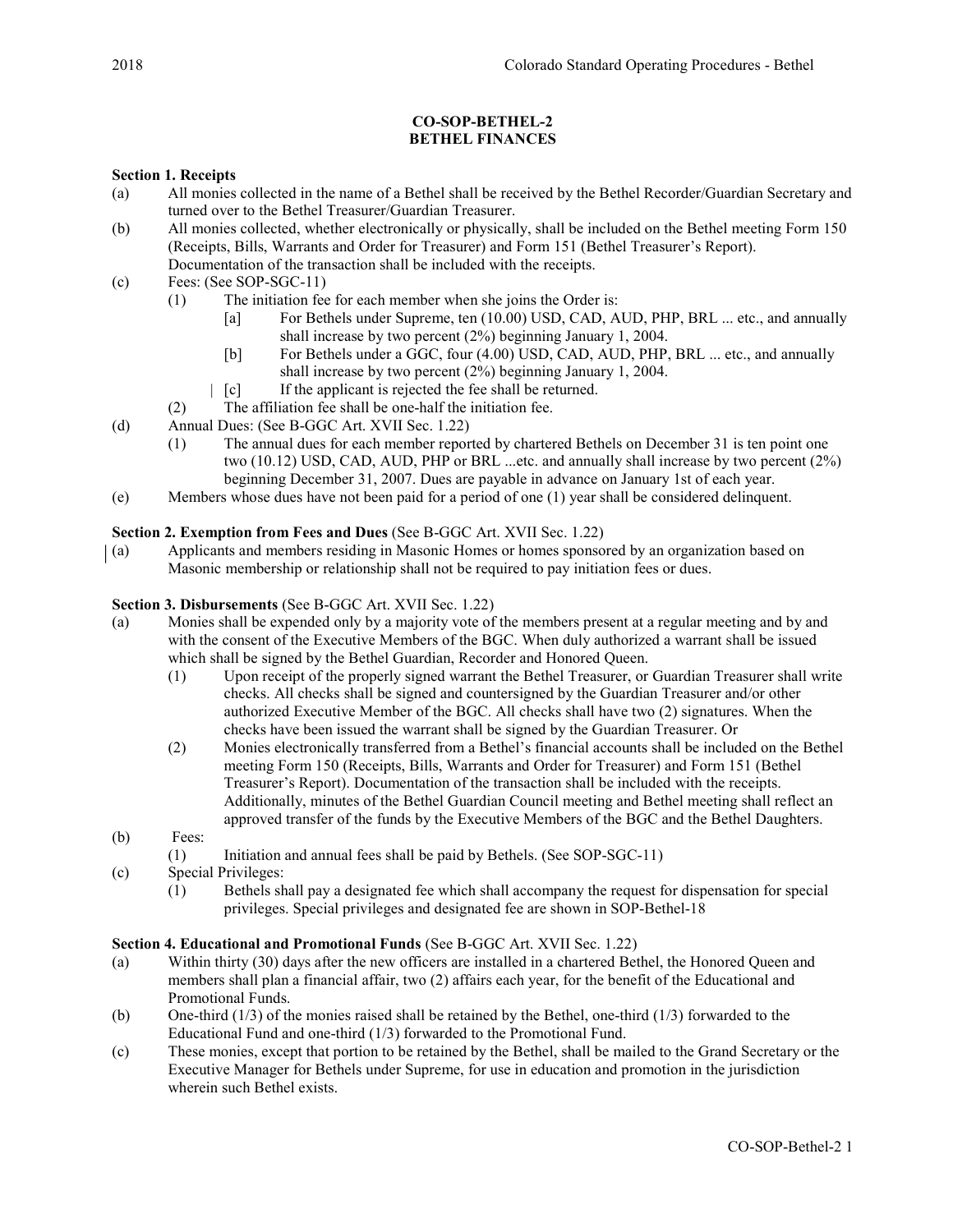- CO (d) The Executive Members of the Bethel Guardian Council shall mail to the Grand Secretary for the Educational and Promotional Funds, two-thirds (2/3) of the net proceeds of one program presented by the members of the Bethel during each term of office or two (2) such programs a year.
- CO (e) The monies for this fund shall be mailed to the Grand Secretary on one (1) check made out to the Grand Guardian Council and the amount noted on the check for the Promotional Fund and the Educational Fund.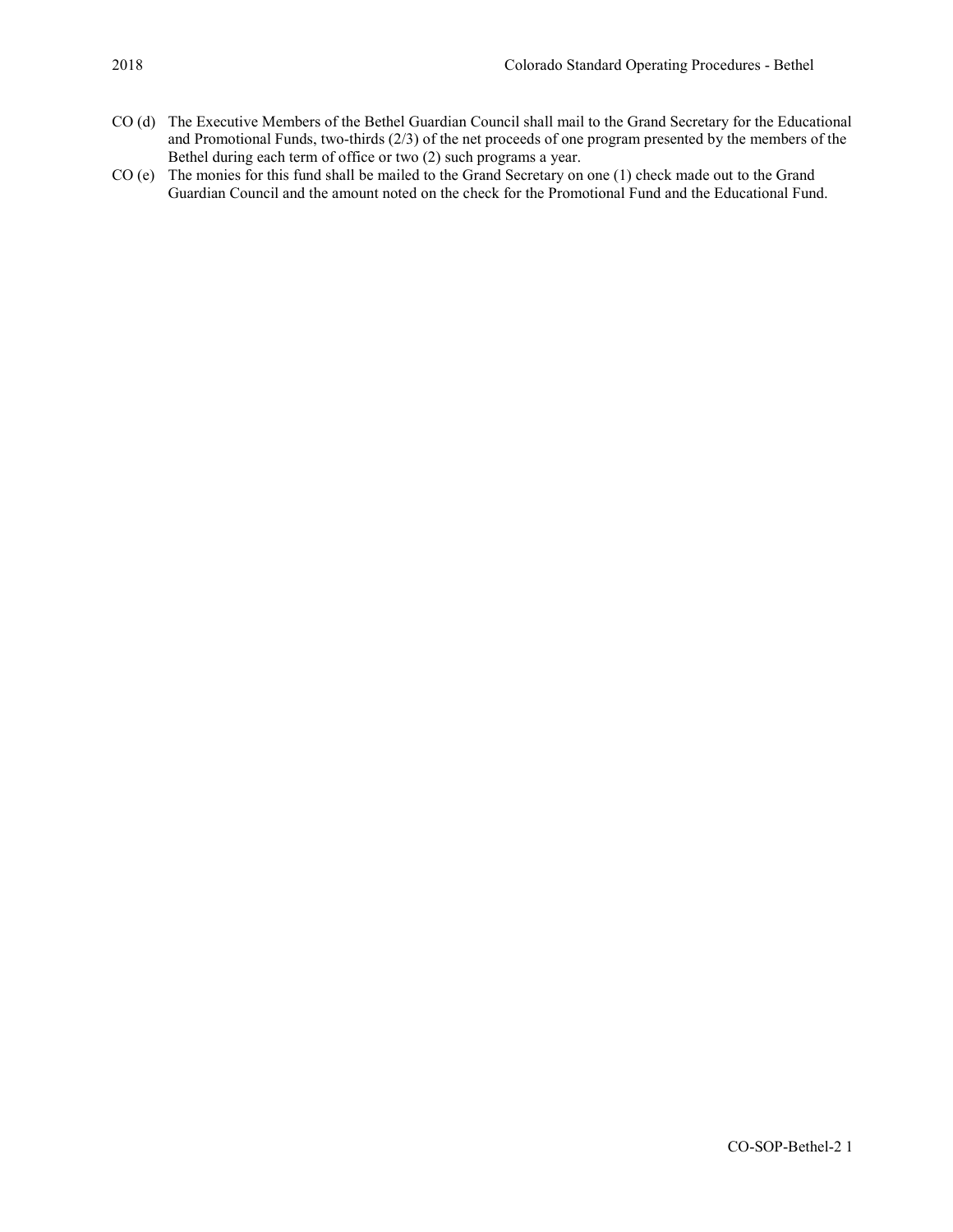## CO-SOP-BETHEL-3 DISCIPLINE

## Section 1. Supervision

(a) All members shall be under the direct supervision of the Executive Members of the BGC, who shall have the power to investigate, reprimand, suspend or expel officers or members for cause.

## Section 2. Hearing

- (a) No member of JDI can be suspended or expelled without a hearing before the Executive Members of the BGC.
- (b) Not less than two (2) weeks before the hearing, the member shall be advised of the charges against her.

## Section 3. Course of Action

- (a) The discipline of a member shall be the responsibility of the Executive Members of the BGC and is to be undertaken in accordance with the Constitution, Bylaws, and Standard Operating Procedures of JDI and governmental laws.
	- (1) Such discipline shall be supervised as indicated in Sec 1. If further advice is deemed necessary, the Supreme Guardian or Supreme Deputy, Grand Guardian, Grand Deputy, or Jurisdictional Guardian shall be consulted.
- (b) Loss of office:
	- (1) A Bethel officer shall lose her office and the honors thereof if absent from three (3) regular Bethel meetings without good and sufficient cause. The Executive Members of the BGC shall determine the validity of the cause.
- (c) Suspension:
	- (1) Insubordination, non-payment of dues or the retention of money or property of the Bethel shall be considered cause for reprimand or suspension.
	- (2) Suspension, except for the non-payment of dues, shall not exceed a period of six (6) months. After that period of time the suspended member shall be reinstated or expelled by a majority vote of the Executive Members of the BGC.
- (d) Expulsion:
	- (1) Conduct that reflects discredit upon the Order or flagrant or deliberate disobedience to the laws of the Order shall be considered cause for expulsion.

#### Section 4. Notice

(a) Notice in writing stating cause of discipline and outlining the process of appeal shall be sent to the Bethel Member and her parents/guardian (if a minor).

## Section 5. Reinstatement

- (a) Reinstatement from suspension:
	- (1) A member who has been suspended from the Order not more than one (1) year for non-payment of dues may be reinstated by paying all unpaid dues to the date of suspension.
- (2) An application for reinstatement after one (1) year must be accompanied by a fee equal to one-half (1/2) of the initiation fee and all unpaid dues to the date of suspension.
- (3) Reinstatement shall be by a majority vote of the Executive Members of the BGC.
- (b) Reinstatement from expulsion:
	- (1) A member who has been expelled from the Order may apply for reinstatement three (3) months or more after final action is taken in her case, by written application to the Executive Members of the BGC of the Bethel from which she was expelled. Such application shall be in duplicate and mailed to the Guardian Secretary who shall notify all concerned.
	- (2) The Executive Members of the BGC shall act upon the application at a meeting held not later than thirty (30) days after receipt of same.
	- (3) If the applicant is not satisfied with the action of the Executive Members of the BGC, an appeal may be made as provided in Law of Appeals and Grievances. (See SOP-SGC-1)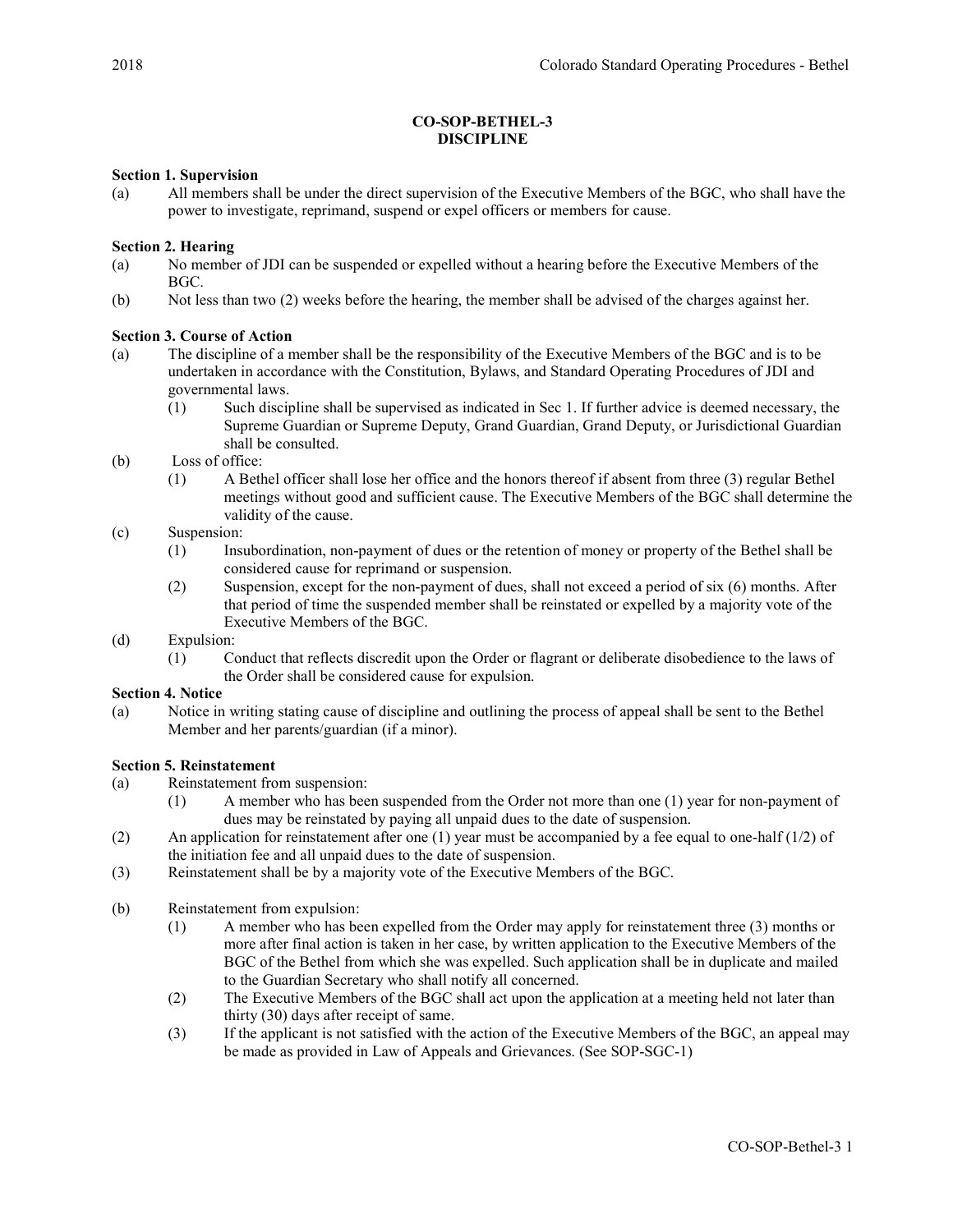## CO-SOP-BETHEL-4 **ELECTION**

- (a) The election of officers shall be held at the first or second meeting in the months of May and November. Bethels under Supreme and Grand may hold election at another time by amendment to their Bylaws. (See BGGC Art. XVII Sec. 1.18)
- (b) The election may be by ballot without nomination or candidates aspiring to an elective office shall be requested to rise and state their name. A majority vote shall elect.
- (c) The method of balloting shall be: (1) secret ballot, or

(2) viva voce

- (d) Each GGC shall determine the method to be used in its jurisdiction and it shall be the only method used in the jurisdiction.
- (e) Bethels under Supreme shall use the method specified in their Bethel Bylaws.
- (f) Detailed procedure to be followed in conducting the election shall be as determined by Executive Members of the BGC.
- (g) Election shall be from members present, except in case of sickness or other unavoidable absence. The Executive Members of the BGC present shall decide upon and announce the eligibility of the absentee.
- (h) All members shall be entitled to vote until the end of the term even though they become twenty (20) years of age during the term.
- (i) By special dispensation given by the Supreme/Grand Guardian, the Bethel may elect officers at a time other than that prescribed in (a) of this SOP. Requests for Special Dispensation from Bethels under Supreme shall be submitted on Form 200 and sent to their Supreme Deputy. (See SOP-Bethel-18)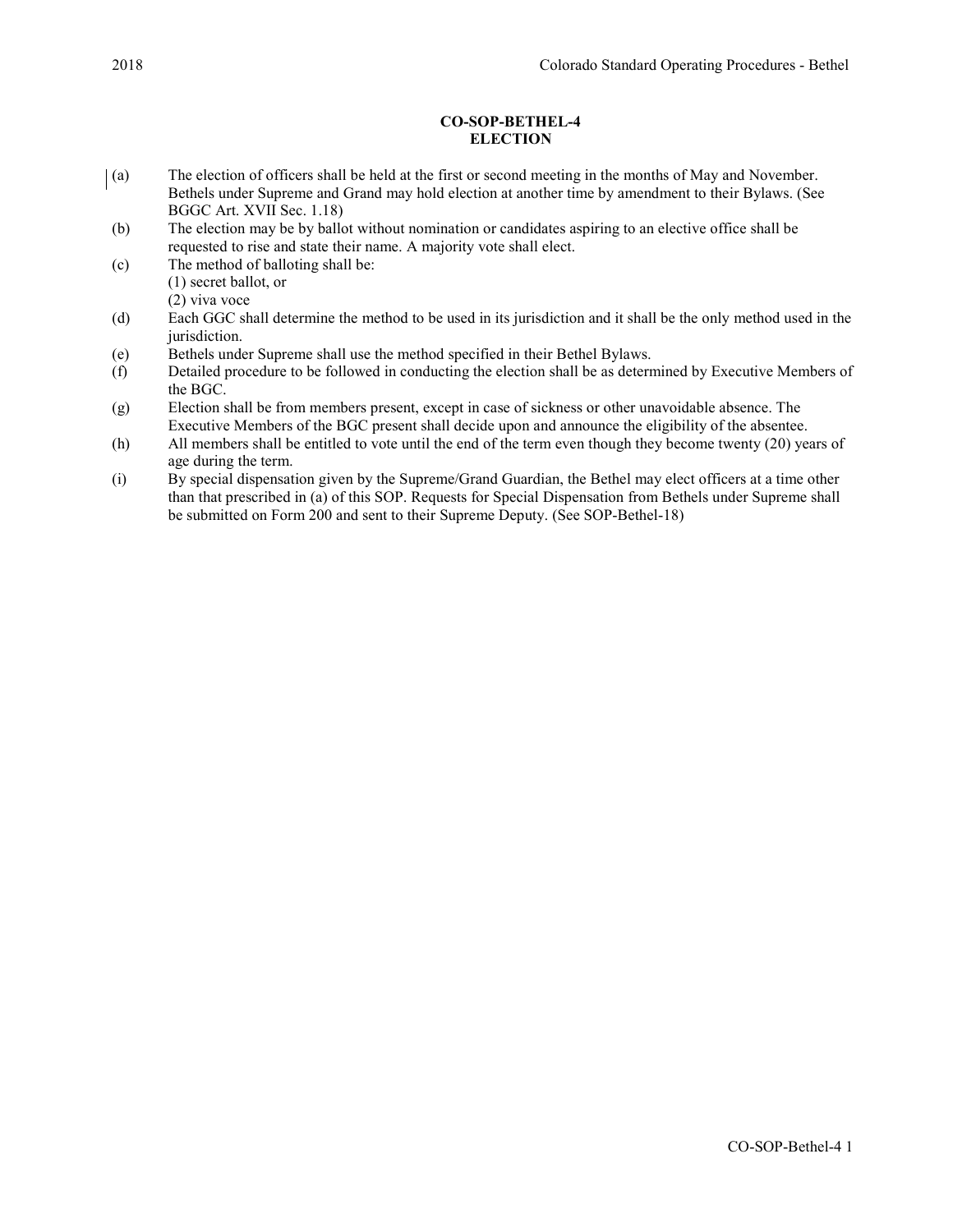# CO-SOP-BETHEL-5 **ELIGIBILITY**

- (a) To be eligible for election or appointment to any elective office, a Daughter shall have satisfactorily passed the Proficiency Lessons Examination, current edition of the Ritual. Also, she must have been a member of the Bethel and in regular attendance during the entire term in which the election is held to be eligible for election, except in the case of a new Bethel or a Bethel under Reorganization.
- (b) Regular attendance shall be interpreted to mean present at all regular meetings of the Bethel unless excused by the Executive Members of the BGC for good and sufficient reasons.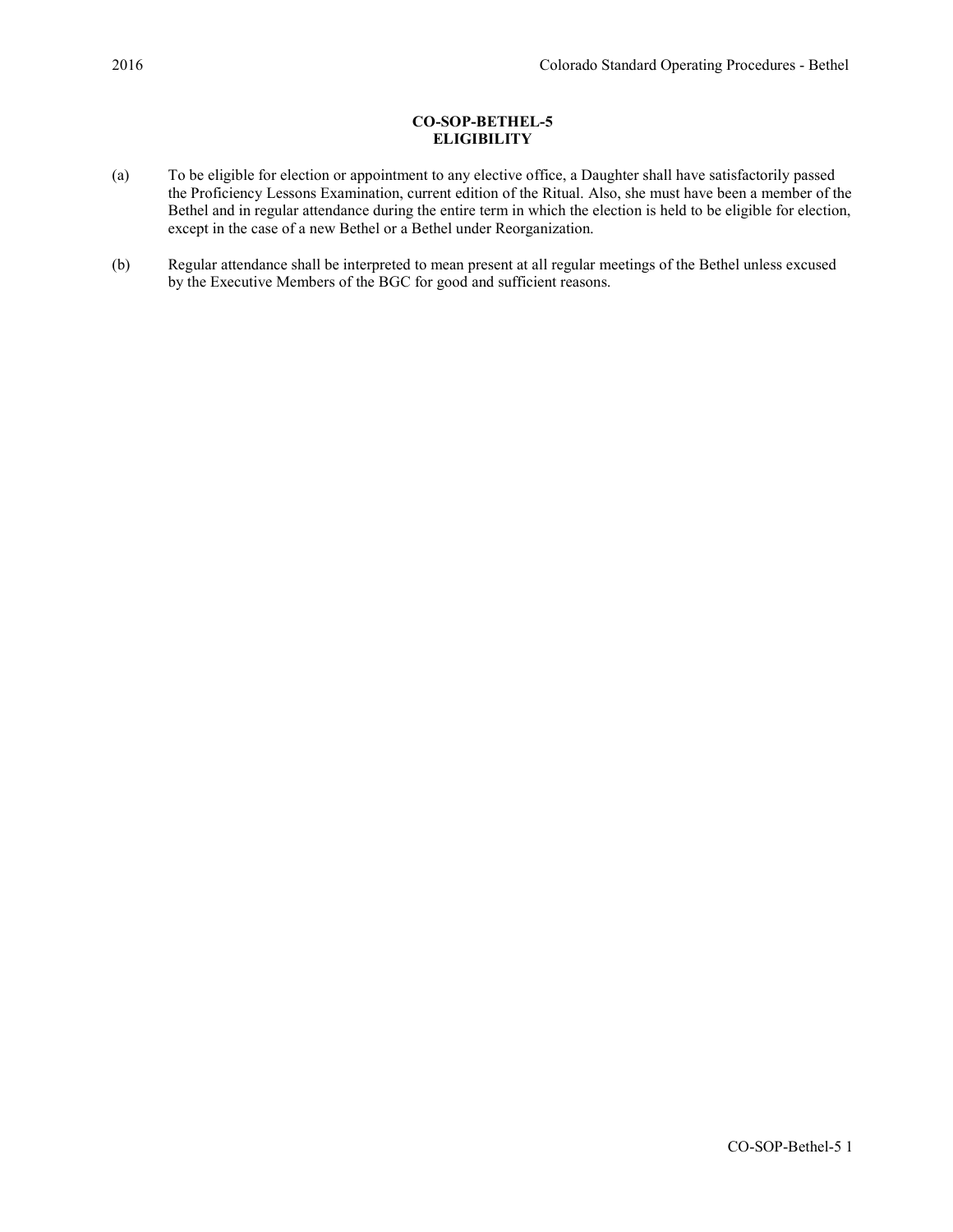## CO-SOP-BETHEL-6 ESCORT, INTRODUCTIONS, AND HONORS

The following shall be used for Escort, Introductions and Honors, Category 20, Other (Ritual page 53):

If the Honored Queen and the Executive Members of the BGC wish to introduce any additional people under Category 20, the following order shall be used for those in attendance:

Daughters with other Jurisdictional Honors Past Supreme Guardian/Past Associate Supreme Guardian Supreme Officers Past Grand Guardians/Past Associate Grand Guardians Past Jurisdictional Guardians/Past Associate Jurisdictional Guardians Grand Officers Jurisdictional Officers Bethel Guardians/Associate Bethel Guardians Past Bethel Guardians/Past Associate Bethel Guardians Council Members District Deputy Grand Master (or equivalent) Presiding Supreme or Grand Officers of other Masonic Family Organizations Presiding Officers of other Masonic Family Organizations Any others, at the discretion of the Honored Queen and the Executive Members of the BGC

(See Ritual pages 49 and 53 for proper Honors)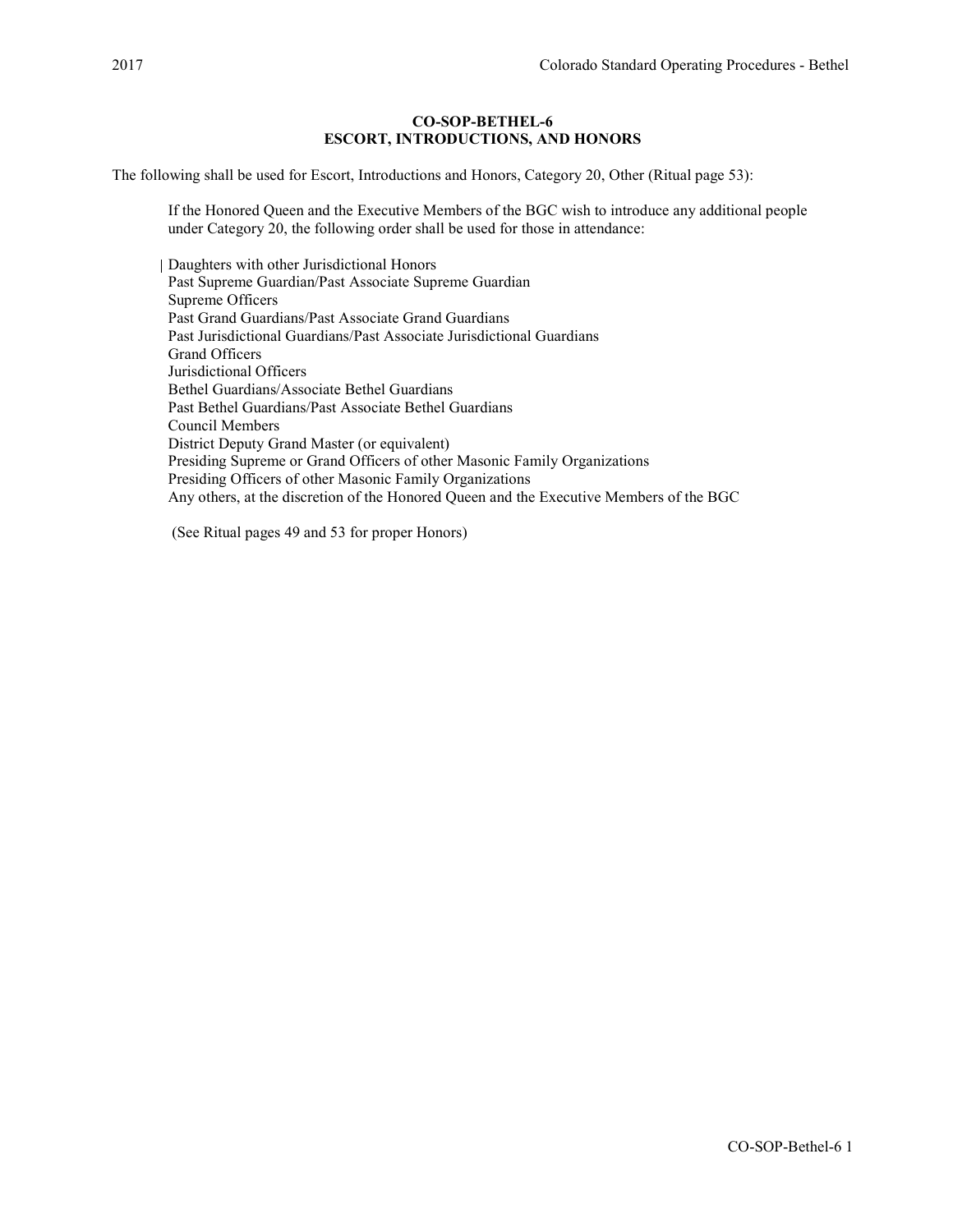# CO-SOP-BETHEL-7 GUIDELINES FOR BETHEL INSPECTION PRIOR TO CHARTERING

Bethels U.D. and Bethels operating under a Petition to Reinstitute desiring to receive a Charter must pass an inspection prior to chartering. The Inspecting Officer must inspect and find all of the following complete and in proper order before a Charter can be granted. The time between Instituting/Reinstituting and Chartering will be no more than twelve (12) months.

- 1. Bethels being Reinstituted shall have a minimum of ten (10) members and five (5) Executive Council Members and four (4) Associate Council Members.
- 2. BGC meetings held monthly, with proper minutes being recorded and signed by the Bethel Guardian and Guardian Secretary. A copy sent to the Supreme/Grand Guardian and Supreme/Grand Deputy and Jurisdictional Guardian (if applicable).
- 3. Two (2) Bethel meetings held monthly, with the following being done according to the Ritual and Constitution, Bylaws, and Standard Operating Procedures.
	- (a) Bethel Minutes being kept by the Bethel Recorder or Bethel Recorder pro tem, read at each meeting and signed by the Honored Queen and Bethel Recorder or Bethel Recorder pro tem.
	- (b) Treasurer's Report read at each meeting, signed by the Bethel Treasurer or Bethel Treasurer pro tem.
	- (c) Bills audited, properly signed by the Audit Committee and read at Bethel meetings.
	- (d) Reports given by the Daughters on all activities attended.
	- (e) Roll Call of Bethel Officers, installed Choir members and BGC and Committee taken.
	- (f) Escort, Introductions and Honors being done properly.
	- (g) Motions being made and completed in proper manner.
	- (h) Honored Queen conducting meetings according to the Ritual, Constitution, Bylaws, and Standard Operating Procedures.
	- (i) Bethel Room set up according to the Ritual.
- 4. All required Bethel Committees in place and knowledgeable about their duties.
- 5. Inventory of all Bethel paraphernalia and property completed, and a copy sent to the Executive Manager/Grand Secretary/Jurisdictional Secretary. The original shall be recorded in or attached to the proper Bethel Minute Book.
- 6. Bethel Cash books properly completed following each meeting with special attention given to the following: (a) Receipts of each meeting deposited in a timely manner.
	- (b) Checks for bills approved for payment at each meeting being promptly issued.
- 7. Official Regalia, as per Constitution, Bylaws, and Standard Operating Procedures being worn by all Daughters.
- 8. Prior to Chartering, the Bethel shall ensure that five (5) or more Daughters have passed the Proficiency Lessons Examination to allow an election of Officers to take place.
- 9. All Bethel paraphernalia according to the Constitution, Bylaws, and Standard Operating Procedures.
- 10. Officers proficient in the Ritual work of their stations.
- 11. At a meeting, including Initiation, the following must be done correctly by the Officers:
	- (a) Floor Work
	- (b) Music
	- (c) Memorization
- 12. Term plans in place according to the Constitution, Bylaws and Standard Operating Procedures to include Initiation, Service Projects, Fundraisers, Religious Observance and Fun Activities.
- 13. A fundraiser to comply with SOP-Bethel-2, Educational and Promotional Funds.
- 14. Uniform Code for Bethels must be completed and ready to be sent to the appropriate Jurisprudence Committee within thirty (30) days from the date of Chartering in accordance with B-Bethel Art. I Sec. 4.
- 15. The Permanent Record Book to be completed correctly. Form 142, Record of Dues, must be maintained for each Daughter. Procedures should be in place to properly maintain every application and to have an accurate record of every Daughter.
- 16. The Bethel must be free and clear on the books of the Grand or Supreme Office. The Annual Report filed with fees paid and no outstanding invoices.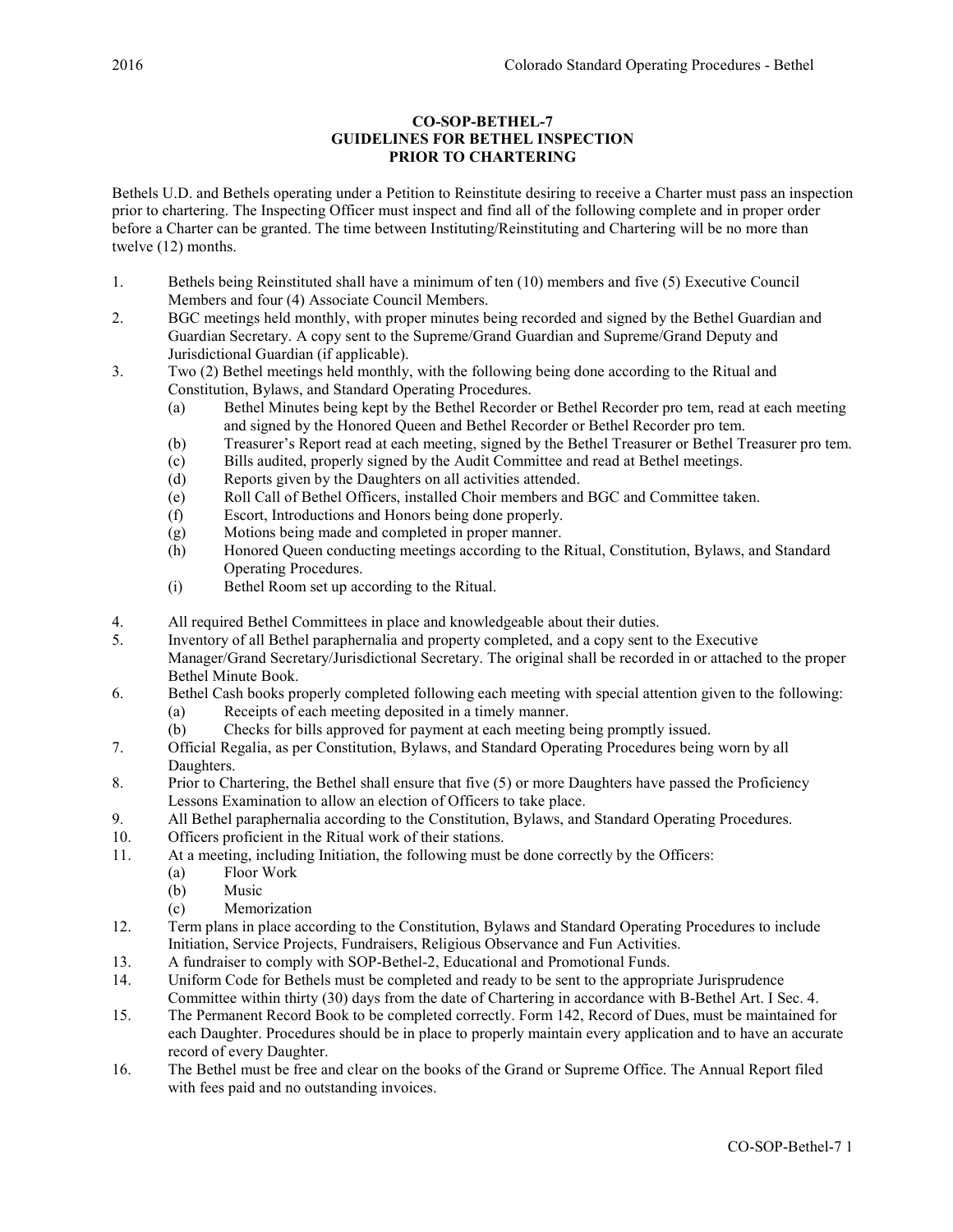# CO-SOP-BETHEL-8 INSTALLATION

## Section 1. General

- (a) No officer shall be installed by proxy.
- (b) There shall be no open flame equipment used, such as candles and/or candelabra, at any Bethel installation. Electrified candles and candelabra may be used.
- (c) Bethels under Supreme shall allow open installations and permit the taking of pictures if it does not in any way detract from the ceremony. (See B-GGC Art. XVII Sec. 1.19)
- (d) See SOP-Bethel-18 for information on special dispensations.

## Section 2. Installing Officers

- (a) If an Honored Queen-elect has a special relative or friend who is a Past Honored Queen or Majority Member of another Bethel, she may, with the approval of the Executive Members of the BGC, invite not more than one (1) such person to serve as one of the installing officers, but not the Installing Officer.
- (b) Where there are not enough Past Honored Queens or Majority Members of a Bethel to act as installing officers, Honored Queens and Past Honored Queens of other Bethels may be asked to serve.
- (c) When it is impossible to fill the station of Installing Musician according to the above requirements, a musician without these qualifications may serve.
- (d) Whenever possible assisting installing officers, i.e., Hostess, Flag Bearer, Narrator, Bible Escort, etc., shall be members of JDI. Adults with proper Masonic relationship may be used as Master and Mistress of Ceremonies, or as Host and Hostess.
- CO (e) The other installing officers shall be Past Honored Queens of the Bethel and should be chosen in the following order: Installing Guide, Installing Marshal, Installing Chaplain, Installing Recorder, Installing Musician, Installing Flag Bearer and Installing Custodians. These Past Honored Queens are chosen in the order of their retiring or as seems most fitting. Where Past Honored Queens cannot serve, Majority Members may be asked to act as installing officers.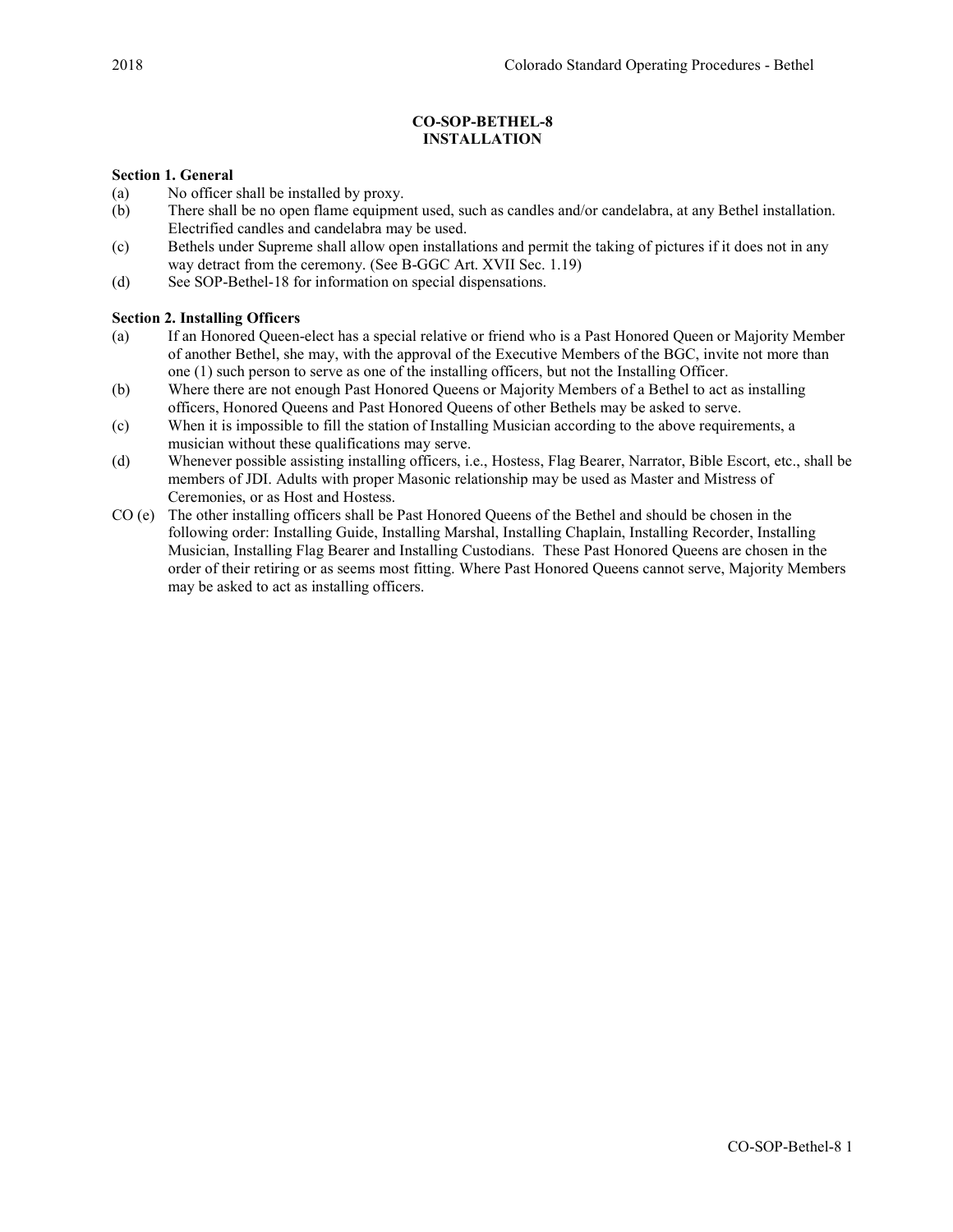# CO-SOP-BETHEL-9 MEETINGS

# Section 1. Regular

- (a) In the event a Bethel's membership has declined to a point where the Bethel is unable to hold three (3) consecutive meetings, the Bethel shall be placed under reorganization by the Supreme or Grand Guardian. The following procedure shall be used:
	- (1) The initial period of reorganization shall not exceed two (2) years.
	- (2) The Supreme or Grand Guardian shall issue a dispensation to place a Bethel under reorganization for a period not to exceed her term of office.
	- (3) Subsequent Supreme or Grand Guardians shall issue, if necessary, further dispensations to allow the Bethel to operate for additional periods up to the total of two (2) years.
	- (4) Bethel meetings shall be held according to the Constitution, Bylaws, Standard Operating Procedures and the Ritual of JDI.
	- (5) The Bethel members shall dress in official regalia at least one (1) meeting a month.
	- (6) A Deputy or Assisting Deputy shall be appointed to monitor and assist the Bethel.
	- (7) Vacant stations in the Bethel may be filled by Majority Members and visiting members.
	- (8) A Bethel under reorganization shall not hold election of officers. Should a vacancy occur in a line office, the Executive Members of the BGC may appoint a substitute officer. Should a vacancy occur in an appointive office, it may be filled by a member recommended by the Honored Queen and approved by the Executive Members of the BGC.
	- (9) Honored Queens appointed by the Executive Members of the BGC shall be eligible for a PHQ's jewel as outlined in SOP-Bethel-13 provided they have served for at least six (6) months.
	- (10)
- [a] If a Bethel under Supreme has been under reorganization for the two (2) year period, at least six (6) Executive Members of the SGC shall by an affirmative vote, determine if the Charter should be revoked or another dispensation issued. (SOP-Bethel-16 1. (j) (1))
- [b] If a Bethel under GGC jurisdiction has been under reorganization for a two (2) year period, the Grand Guardian after advising with at least six (6) members of the Executive GGC, shall determine if the Charter should be revoked or another dispensation issued. (See SOP-Bethel-18 7, B-GGC Art. XVII Sec. 1.28 and SOP-Bethel-16)
- (11) Removal from Reorganization
	- [a] Guidelines shall be followed as outlined in SOP-Bethel-17
- (b) When the doors are open at regular meetings, anyone may view the Opening Ceremony through the Bethel Flag presentation and during the Closing Formations. The ritualistic work is confidential from the end of the Bethel Flag presentation until the Honored Queen instructs the Inner Guard to inform the Outer Guard that the Bethel is closed.
- (c) Supreme, Grand or, Bethel Honors and other Proficiency Lessons shall be given by Bethel Daughters only at a closed Bethel meeting or exemplification of ritualistic work.
- (d) There shall be no pictures taken at a closed meeting.
- (e) The vacation period for a Bethel shall not exceed two (2) months.
- (f) A Bethel may dispense with its meeting during the Annual Session of the Supreme/Grand Guardian Council.
- (g) No more than one (1) Ritual should be open during a Bethel meeting.
- (h) Escort, Introductions and Honors shall follow the Ritual for categories 1-19 (page 51). The Executive Members of the BGC shall approve and provide the Honored Queen the titles and order for Category 20, Other (see Ritual page 53) according to the SOP-Bethel-6.

## Section 2. Open

- (a) At open meetings for installation or other purposes, the signs and other Proficiency Lessons of the Order shall not be used.
- (b) The Cross, Square and Compass or Triangle Formation may be formed at an open meeting.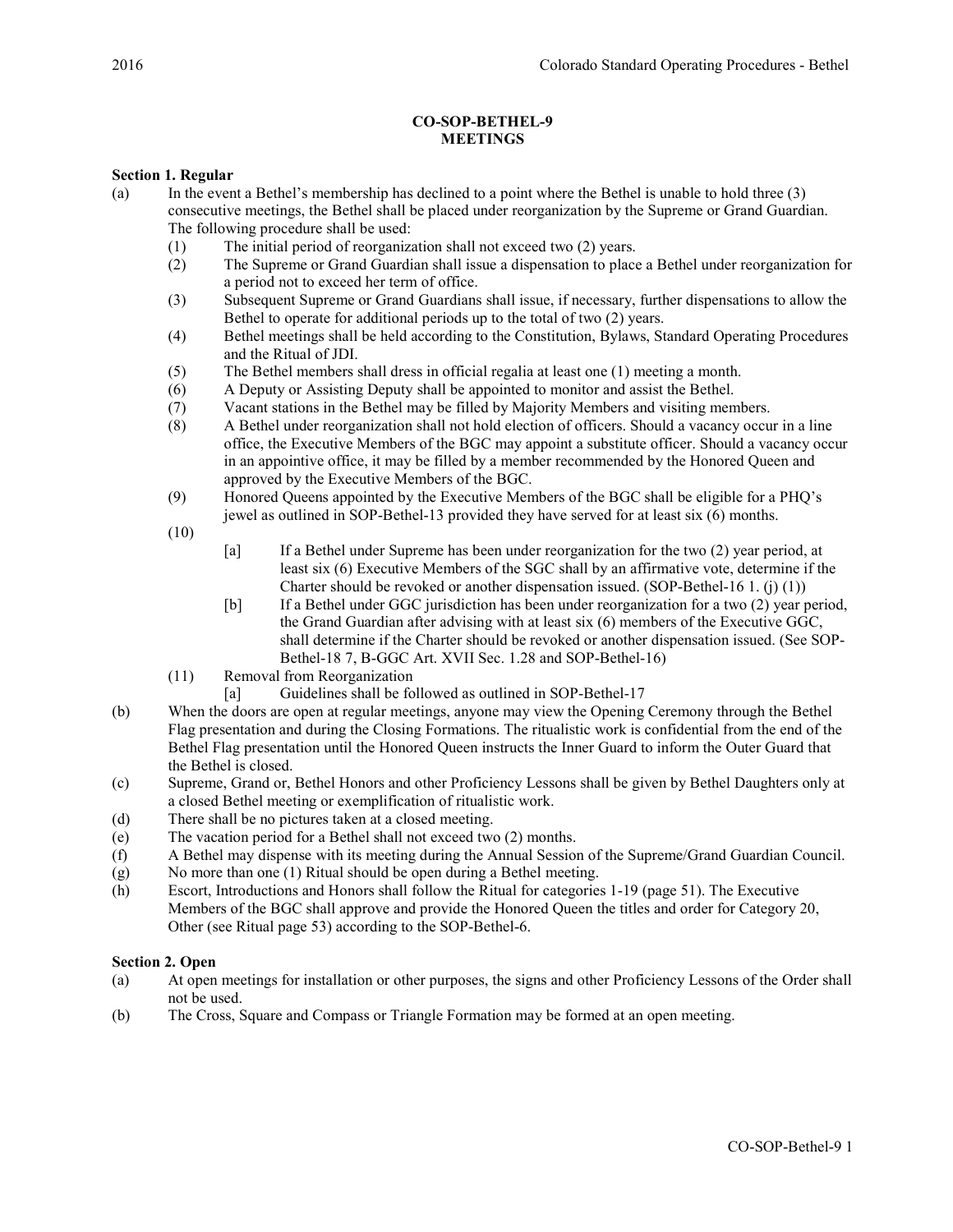# Section 3. General Items

- (a) Exemplification:
	- (1) Under a special dispensation to exemplify the ritualistic work of the Order for adult bodies, all business, Escort, Introductions, and Honors may be omitted at the discretion of the Executive Members of the BGC and only Opening, Initiation and Closing Ceremonies exemplified. (See SOPBethel-18)
	- (2) The Majority Ceremony, Obligation Ceremony, or other appropriate ceremonies in keeping with the ideals of the Order, may be substituted for Initiation at the discretion of the Executive Members of the BGC.
- (b) Every Bethel shall honor Mrs. Ethel T. Wead Mick, the founder of Job's Daughters, with a suitable ceremony during March, the month of her birth.
- (c) There shall be an official Worship Service during each Bethel term. This service shall be held in an appropriate place of worship to be chosen by the Honored Queen and approved by the Executive Members of the BGC.
- (d) There shall be no open flame equipment used, such as candles and/or candelabra, at any Bethel meeting. Electrified candles and candelabra may be used.

## Section 4. Attendance

- (a) Attendance of adults:
	- (1) Every adult witnessing the ritualistic ceremony or attending a Bethel meeting must be twenty (20) years of age unless otherwise specified and
		- [a] a Master Mason in good standing, including under the age of twenty (20) or
		- [b] a direct descendant of a Master Mason (See POL-BOT-2) or

[c] the wife, daughter, granddaughter, great-granddaughter, adopted daughter by law, mother, grandmother, sister, half-sister, step-sister, niece, grand-niece, daughter-in-law, stepdaughter, stepgranddaughter, sister-in-law, first or second cousin or widow of a Master Mason or

- [d] members of an organization basing its membership requirement on Masonic relationship or [e] Past Bethel Guardians or
- [f] Majority Members of JDI or
- [g] the parent, grandparent, step-parent, or guardian of a member of the Bethel or

[h] a woman under the age of twenty (20) who is a member of an organization basing its membership requirements on Masonic relationship, or if married, is eligible to membership in such an organization, or

- [i] the husband of a Majority Member.
- (2) Attendance of adults at Bethel meetings is a privilege which is given by and may be withdrawn by the Executive Members of the BGC.
- (3) An adult is not entitled to debate questions arising in a Bethel meeting unless an Executive Member of the BGC or a Majority Member of the Bethel.
- (b) Pledge of Honor for Adults:
	- (1) Unobligated visitors shall assume the Pledge of Honor for Adults found in the Ritual. During a meeting, the Pledge is given by the Chaplain at the Altar with the Bible open. Late unobligated visitors shall be given the Pledge in the anteroom by a member of the Pledge Committee. A Bible shall be open for the Pledge. An Executive Member of the BGC shall work with the Pledge Committee.
- (c) Bethel members shall:
	- (1) Enter the Messengers' semicircle when entering or retiring from a Bethel while it is in session.
	- (2) Give honors and other Proficiency Lessons only in closed Bethel meetings or exemplification of the ritualistic work.
	- (3) Assume the Attitude of Prayer while the Chaplain is at the Altar.
	- (4) Show a receipt for dues and be examined when visiting another Bethel unless vouched for by a Bethel member, Majority Member, or a member of the SGC, GGC, or BGC.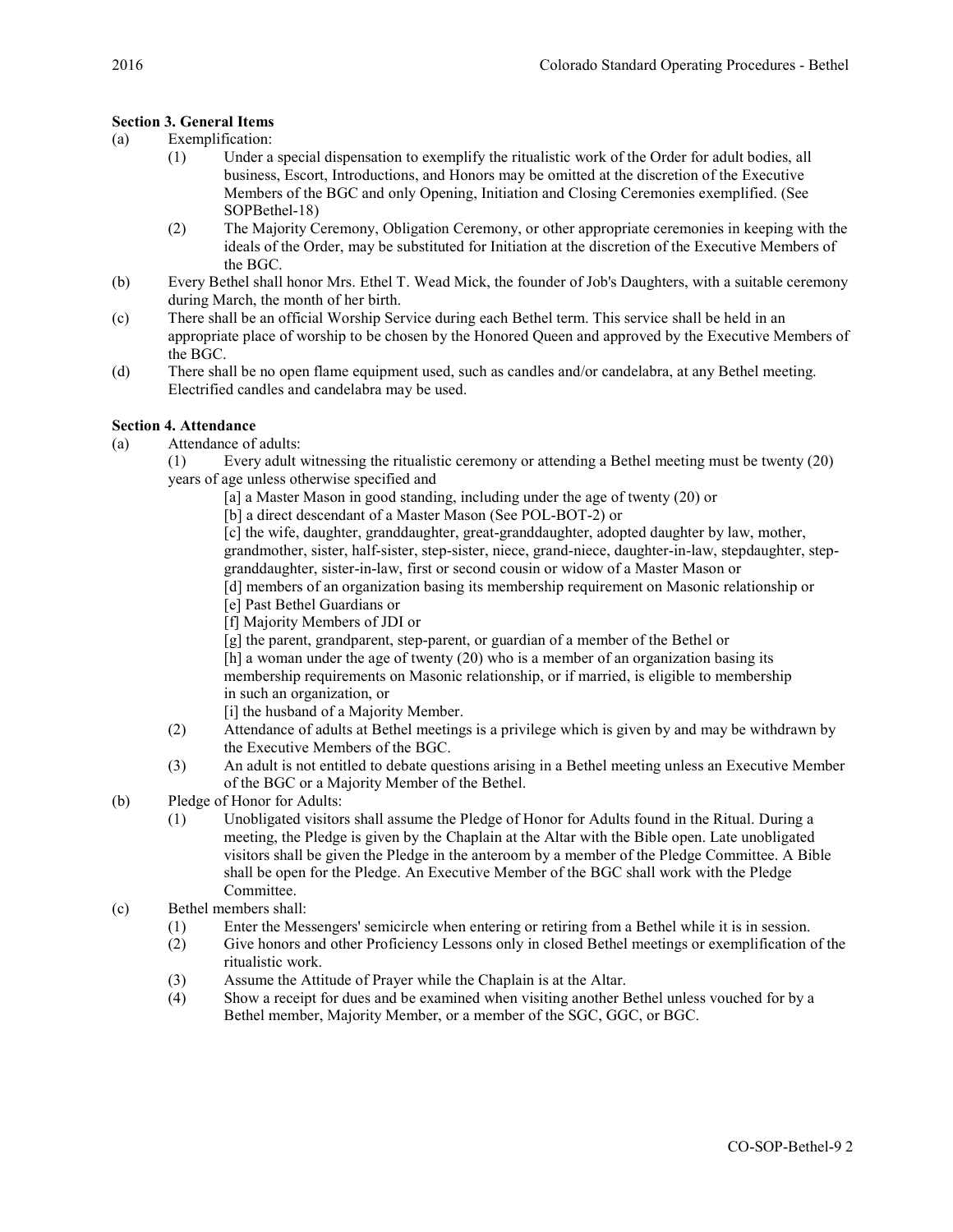# CO-SOP-BETHEL-10 MEMBER OF HONOR

(a) An adult who has given outstanding meritorious service to the Order may be elected as a Member of Honor of the Bethel and given a Member of Honor Certificate (Form 170) by a majority vote of the members of the Bethel and upon approval of the Executive Members of the BGC.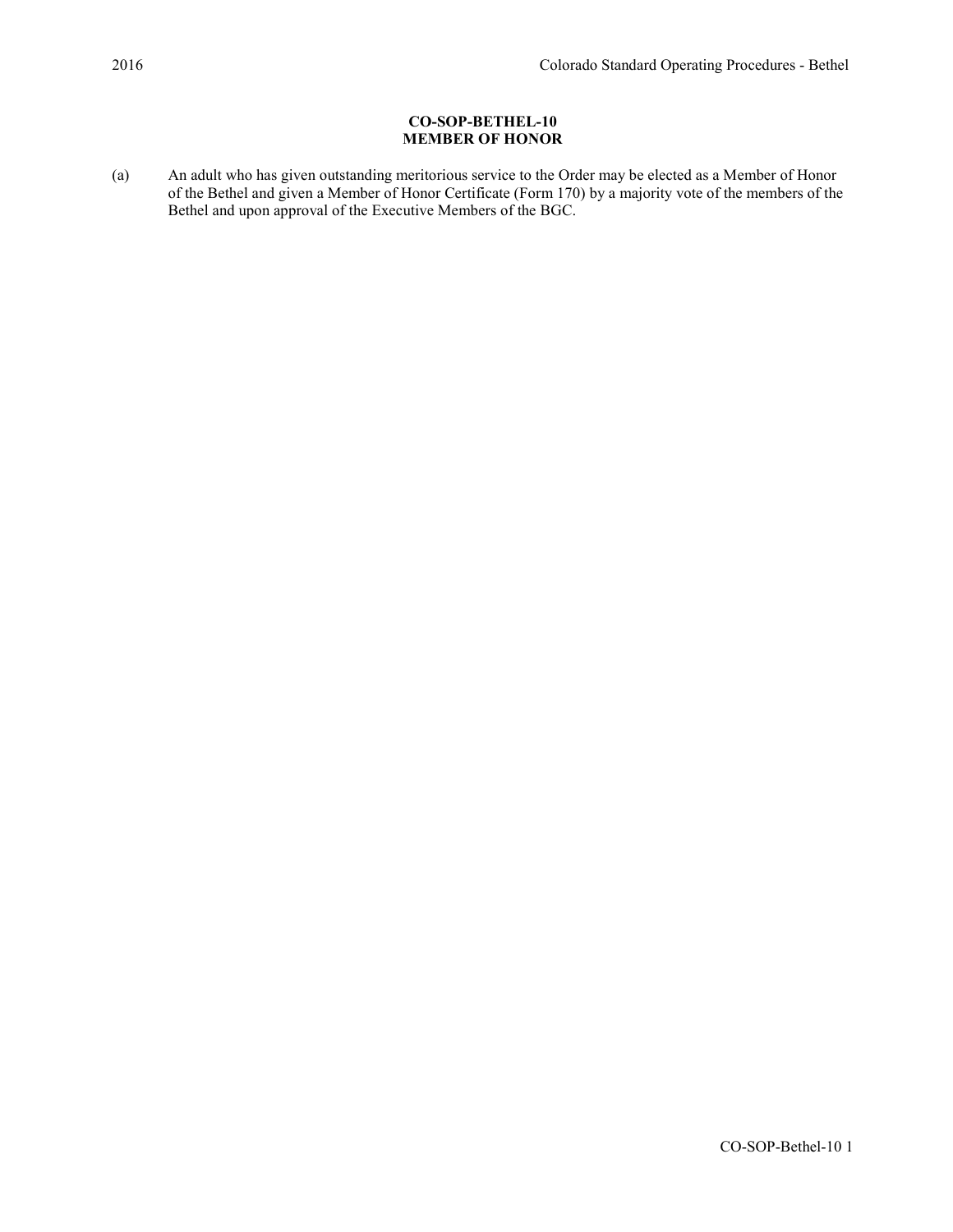# CO-SOP-BETHEL-11 OFFICIAL REGALIA

## Section 1. Description

- (a) The official regalia of the Order shall be worn by Officers and Bethel Choir at all meetings. It shall consist of the white Grecian robe, long white slip which may be full or half, white hose which may be long or knee high, white flat shoes or white sandals without color, capes and crowns for Honored Queen, Senior and Junior Princesses, headbands for all other Officers. Headbands shall be worn by the Bethel Choir.
- (b) The robe shall be of light or heavy material, with white cords for Officers, except Honored Queen, Senior and Junior Princesses, and purple cords for Bethel Choir members. It shall be made with wing sleeves and yoke dimensions according to the pattern approved by the Board of Trustees and Executive SGC Officers.
	- (1) Cords shall be tacked along the bottom of the yoke seam to within two (2) to three (3) inches of each side of center front (measured on the curve of the yoke), crossed at center front three (3) times, then passed around the waist once and tied at center front with a square knot one (1) inch below natural waistline. The seam at the yoke shoulder may be taped to the undergarment if desired.
		- (2) Robes shall be a length of three (3) inches from the floor, with a four (4) inch hem, and the underslip a length of four (4) to six (6) inches from the floor.
- (c) Crowns, capes, cords and headbands shall be as prescribed by the SGC, the official capes to be of purple velvet or velveteen, trimmed with white Grecian design, or if not available, white trim as approved by the Board of Trustees, lined with purple material, or unlined as desired. No additional trimming shall be used on capes.

## Section 2. Wearing of Regalia

- (a) Officers and Bethel Choir shall wear official robes at all meetings.
- (b) Members to be installed into office or into the Bethel Choir shall wear official robes for the Ceremony of Installation except that members serving as Installing Officers may be installed while wearing their dress with the following limitations:
	- (1) The Installing Officer shall not install herself into any office or the Bethel Choir.
	- (2) Any member being installed as the Honored Queen or Princess shall wear an official robe.
- (c) Official capes, crowns and headbands shall be worn by Bethel members only with official robes.
- (d) Jewelry worn with official robes shall be limited to regulation membership and/or officer's jewels, awards, a wrist watch and one (1) additional piece of jewelry in keeping with the regalia of our Order and approved by the Executive Members of the BGC. (See B-GGC Art. XVII Sec. 1.24)
- (e) The wearing of the official regalia of the Order in public is permissible for promotional purposes only and only with the consent of the Executive Members of the BGC.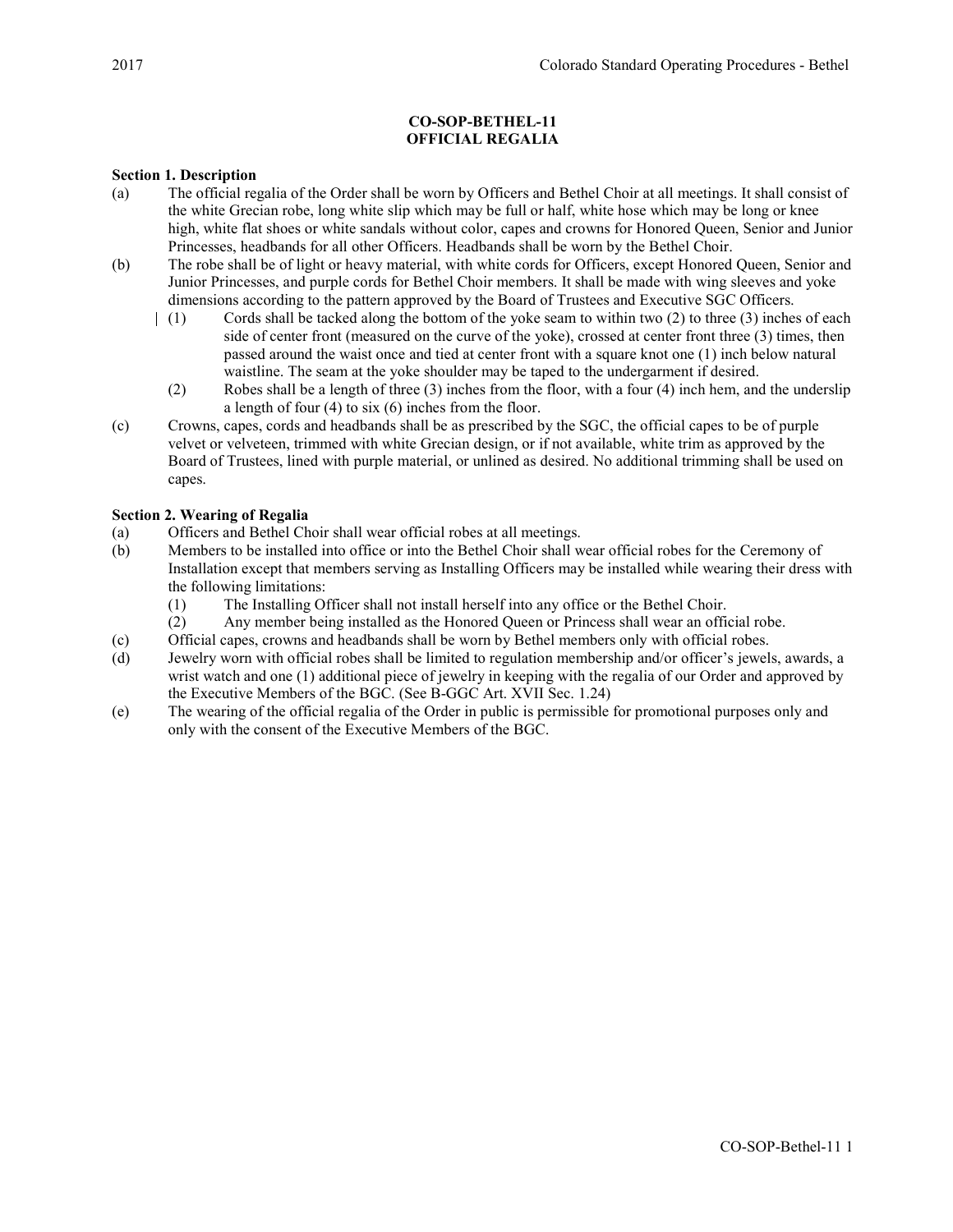# CO-SOP-BETHEL-12 ORGANIZATION OF A BETHEL

# 1. General

- (a) A Bethel is created by associating not less than ten (10) eligible young women. Investigation of Masonic relationship of all applicants shall be completed by the Supreme/Grand Guardian or the person appointed to act on her behalf. The ages, primary home address, number of dual members and number of members applying by demit will be taken into consideration before the Dispensation is issued. The Application will be made on official Application for Dispensation Form, 101. This Application must be witnessed and approved by nine (9) adults, at least one of whom shall be a Master Mason. (See POL-BOT-2).
- (b) Form 101 may be ordered from the Grand Secretary if the Bethel is under a Grand Guardian Council (GGC) jurisdiction, otherwise, Form 101 may be ordered from the Executive Manager in the Office of the Supreme Guardian Council (SGC).

# 2. Eligibility for Bethel Membership

- (a) Girls between the ages of ten (10) and twenty (20) years who bear a Masonic relationship shall be eligible for membership. Masonic relationship shall be interpreted to mean a relationship by blood, marriage, or law to a: (1) Mason (See POL-BOT-2)
	- (2) His wife or widow
	- (3) A member of Job's Daughters,
	- (4) Or a Majority Member of Job's Daughters.
- (b) If, after diligent and exhaustive search, Masonic relationship cannot be verified for a Petitioner, a Majority Member and a Master Mason (other than the Bethel Guardian or Associate Bethel Guardian) may sponsor the Petitioner.
- (c) A woman under the age of twenty (20) years who has been married, divorced, whose marriage has been annulled or who is pregnant, or has ever been pregnant, except in the case of rape (or its equivalent terminology) or incest, is not eligible for membership.

## 3. Eligibility for Appointment to Bethel Guardian Council (BGC)

## Section 1. Regular

- (a) Those eligible for appointment to a Bethel Guardian Council shall be at least twenty (20) years of age. Appointees working with JDI in the USA, Canada or Australia shall be on the current list of CAVs provided by the Executive Manager.
- (b) The Associate Bethel Guardian shall be a Master Mason (POL-BOT-2) in good standing in his Lodge.
- (c) The Bethel Guardian shall be:
	- (1) a direct descendant of a Master Mason or the wife, daughter, granddaughter, great-granddaughter, adopted daughter by law, mother, grandmother, sister, half-sister, step-sister, niece, grand-niece, daughter-in-law, step-daughter, step-granddaughter, sister-in-law, first or second cousin or widow of a Master Mason or
	- (2) members of an organization basing its membership requirement on Masonic relationship or
	- (3) Past Bethel Guardians or
	- (4) Majority Members of the JDI.
- (d) Adults having the above eligibility or who are the parent, grandparent, stepparent or guardian of a member of the Bethel are eligible for appointment as Executive Members, other than Bethel Guardian and Associate Bethel Guardian, or as an Associate Member of the BGC.
- (e) Executive Members of a BGC who are delinquent in paying fines shall be ineligible for reappointment. (See SOP-BGC-3).
- (f) A Grand Guardian, Associate Grand Guardian, Vice Grand Guardian or Vice Associate Grand Guardian shall not serve as an Executive Member of a BGC.

## Section 2. Special

(a) The Supreme Guardian, with the consent of the Executive SGC, may appoint five (5) eligible women to serve as Executive Members of the BGC in jurisdictions where Masons are prohibited by Masonic law from being Associate Bethel Guardians.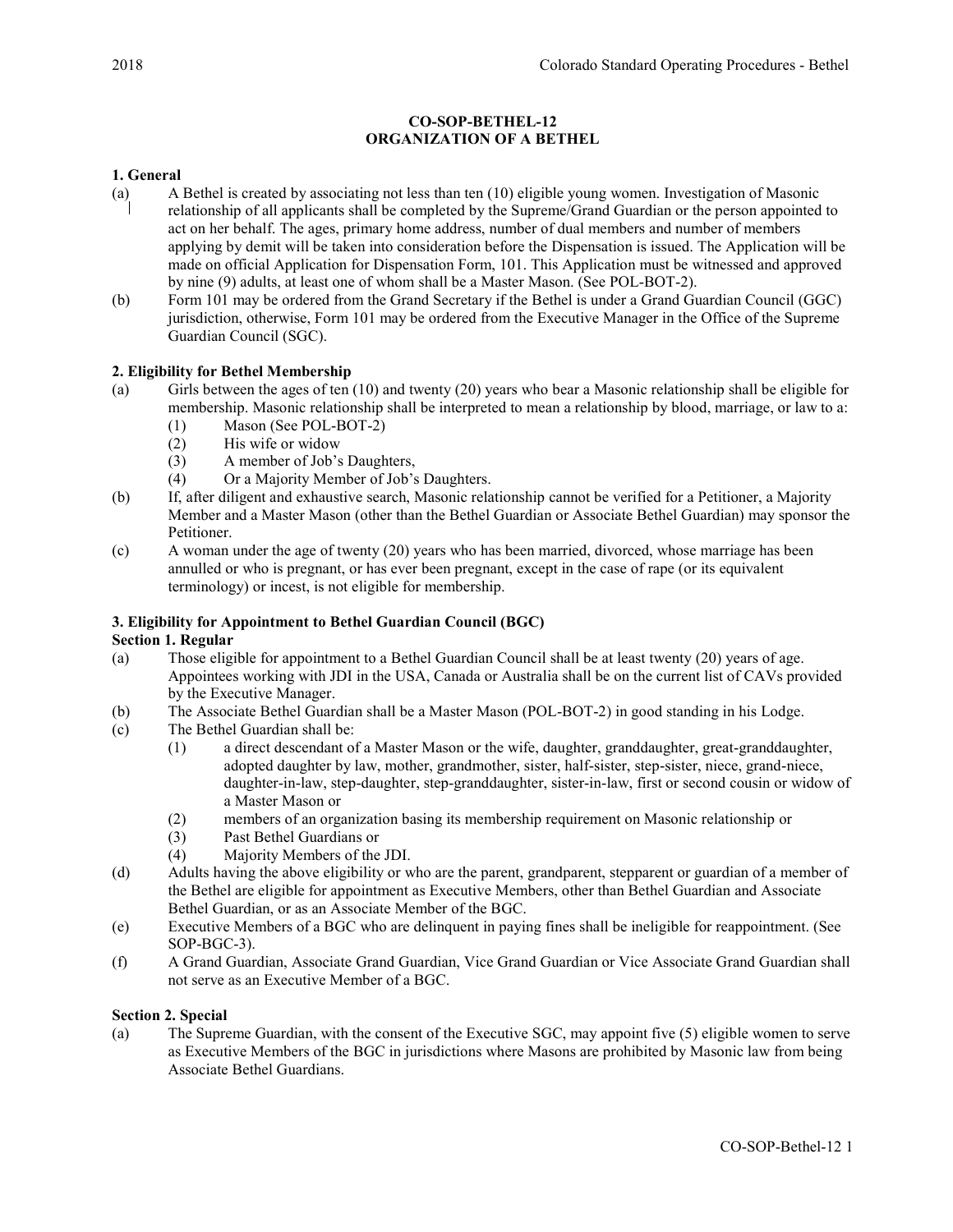- (b) When a GGC has been organized in such jurisdiction, the Grand Guardian may appoint five (5) eligible women as Executive Members of the BGC.
- (c) These adults must agree in writing to serve actively on the BGC until the next Annual Session of the SGC or GGC or until their successors are appointed and installed except in case of removal.

# 4. Meeting Place

(a) Each Bethel shall provide itself with a suitable meeting place, official paraphernalia and supplies to enable it to function properly.

## 5. Supplies

- (a) The Executive Members of the BGC shall use the supplies and paraphernalia as prescribed by the SGC, the list of which shall be obtained from the Executive Manager or Grand Secretary.
- (b) To aid in instituting a Bethel under Supreme certain supplies shall be furnished gratis. (See SOPBethel-20)

# 6. Dispensation

- (a) The Application for Dispensation shall be forwarded to the Executive Manager or Grand Secretary accompanied by a payment of seventy-five (75.00) USD, CAD, AUD, PHP, BRL...etc.
	- (1) For Bethels under Supreme the payment shall be forwarded with the application to the Executive Manager in US dollars.
	- (2) For Bethels under GGC the payment shall be forwarded with the application to the Grand Secretary.
- (b) Upon approval of the Application by the Supreme Guardian and attested by the Executive Manager or the Grand Guardian and attested by the Grand Secretary, a Dispensation (Form 102) shall be issued.
- (c) The Dispensation to institute a Bethel shall bear the date the Bethel is instituted.
- (d) The Dispensation shall be surrendered when its Bethel Charter (Form 104 or 105) is presented. The Dispensation shall be filed in the Supreme Office or with the Grand Secretary.

# 7. Petition to Reinstitute

- (a) The Application for Petition to Reinstitute, Form 101a shall be forwarded to the Executive Manager or Grand Secretary accompanied by a payment of seventy-five (75.00) USD, CAD, AUD, PHP, BRL...etc.
	- (1) For Bethels under Supreme the payment shall be forwarded with the application to the Executive Manager in US dollars.
	- (2) For Bethels under GGC the payment shall be forwarded with the application to the Grand Secretary.
- (b) Upon approval of the Application by the Supreme Guardian and attested by the Executive Manager or the Grand Guardian and attested by the Grand Secretary, the Petition for Reinstitution Form 102a shall be issued bearing the date the Bethel is reinstituted.
- (c) The Petition for Reinstitution shall be surrendered when the original Charter is presented and shall be filed in the Supreme Office or with the Grand Secretary.

## 8. Appointment of Bethel Guardian Council

(a) In jurisdictions having a GGC, the Grand Guardian or her appointed Deputy shall meet with the adults who requested the Dispensation. They shall recommend, and the Grand Guardian shall appoint the BGC consisting of five (5) Executive Members and four (4) Associate Members for new Bethels or five (5) Executive Members for Bethels being reinstituted. Appointees working with JDI in USA, Canada or Australia shall be on the current list of CAVs provided by the Executive Manager.

## 9. Appointment of Bethel Officers

- (a) Officers shall bear the same title as those listed for chartered Bethels. The first corps of officers shall be appointed by the Executive Members of the BGC, working with the Supreme or Grand Guardian and/or Deputy appointed by her, preference being given to older girls unless otherwise deemed advisable.
- (b) A Bethel Under Dispensation (Bethel UD) shall not hold election of officers. The original corps of officers in a Bethel UD shall continue to serve until the regular time for election after Charter is granted unless a vacancy shall occur. Should the vacancy be an elective office, the Executive Members of the BGC may appoint a substitute in the vacancy. A vacancy in an appointive office shall be filled by a member appointed by the Honored Queen, subject to the approval of the Executive Members of the BGC.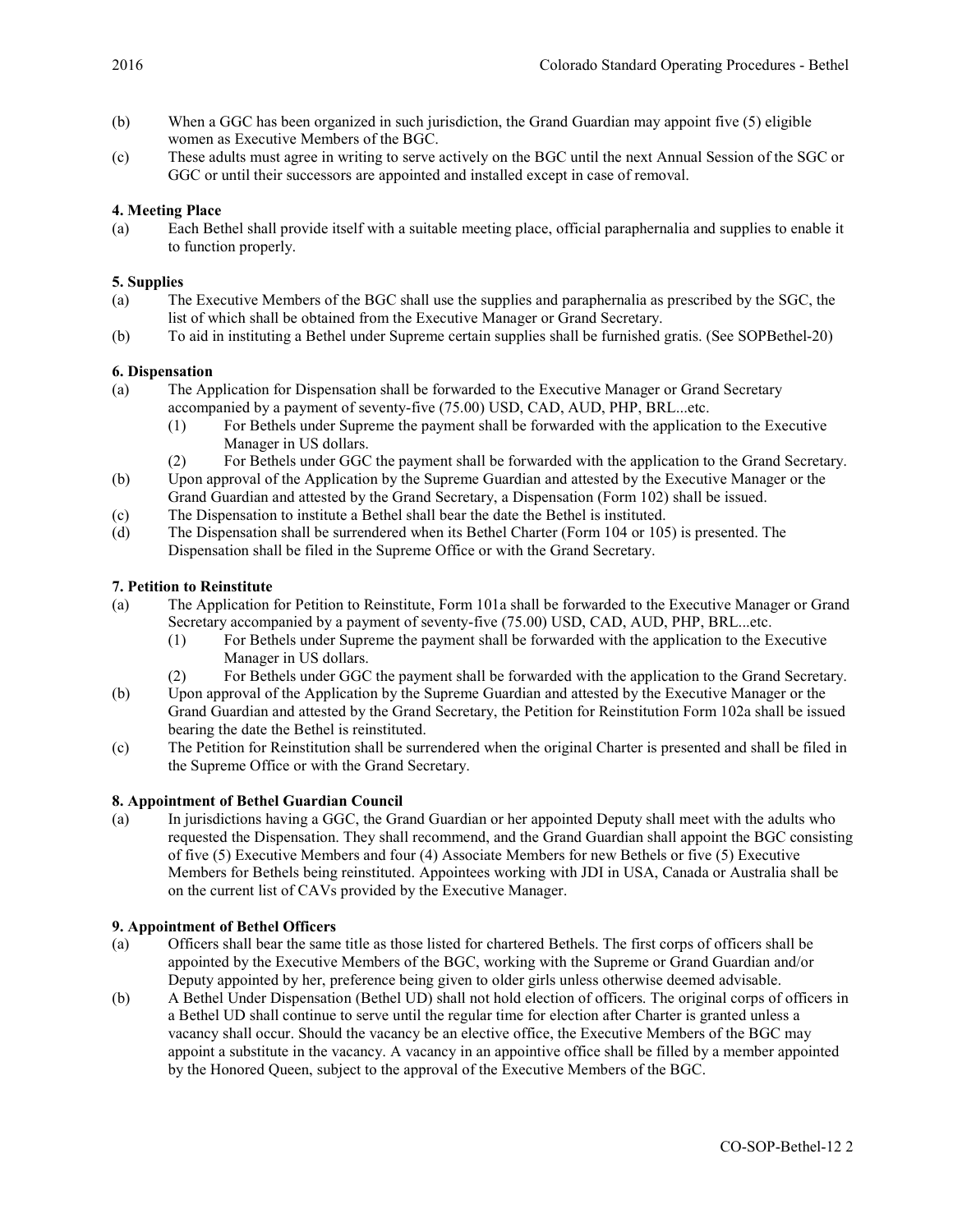## 10. Institution / Reinstitution and Installation

- (a) The Supreme Guardian shall personally institute/reinstitute a new Bethel under Supreme unless she deems it advisable to delegate a Supreme Deputy to institute/reinstitute for her. (See B-SGC Art. III Sec. 2 (a))
- (b) When a Bethel is instituted/reinstituted, all members of the BGC shall be installed immediately after the institution/reinstitution and preceding the installation of Officers and Bethel Choir.
- (c) The Book of Ceremonies adopted by the SGC (modified to reinstitute/reinstituting/reinstitution) shall be used by all Bethels under Supreme and by GGCs not having a Book of Ceremonies.

## 11. Charter

- (a) Following the "Guidelines for Bethel Inspection prior to Chartering" (See SOP-Bethel-7). The Inspecting Officer shall recommend the Charter be issued to a Bethel U.D. immediately. The Inspecting Officer shall recommend the original Charter be returned to the reinstituted Bethel.
- (b) A fee of twenty-five (25.00) USD, CAD, AUD, PHP, BRL...etc. for the Charter shall be paid to the Executive Manager or Grand Secretary.
	- (1) For Bethels under Supreme the payment in US dollars shall be paid to the Executive Manager.
	- (2) For Bethels under a GGC the payment shall be paid to the Grand Secretary.
- (c) The Charter of a Bethel shall bear the date the Charter is granted.
- (d) Chartered Bethels shall be numbered consecutively, beginning with the number one (1) in each jurisdiction and in no case shall a distinctive name be applied to any Bethel except for designation of location.
- (e) The Charter shall bear the names of the Daughters appearing on the Application for Dispensation and those initiated and affiliated before the Charter is granted.

# 12. Special Assistance

- (a) At the request of a GGC, the SGC may appoint a member of the SGC residing in a nearby jurisdiction, who has had experience in instituting Bethels, to assist Grand Officers in organizing and instituting/reinstituting new Bethels.
- (b) Expenses of the member performing this service shall be prorated between the GGC and the SGC on basis agreed upon by the Supreme Guardian and the Grand Guardian. The Finance Committee of the SGC shall be notified in advance as to the approximate expense involved.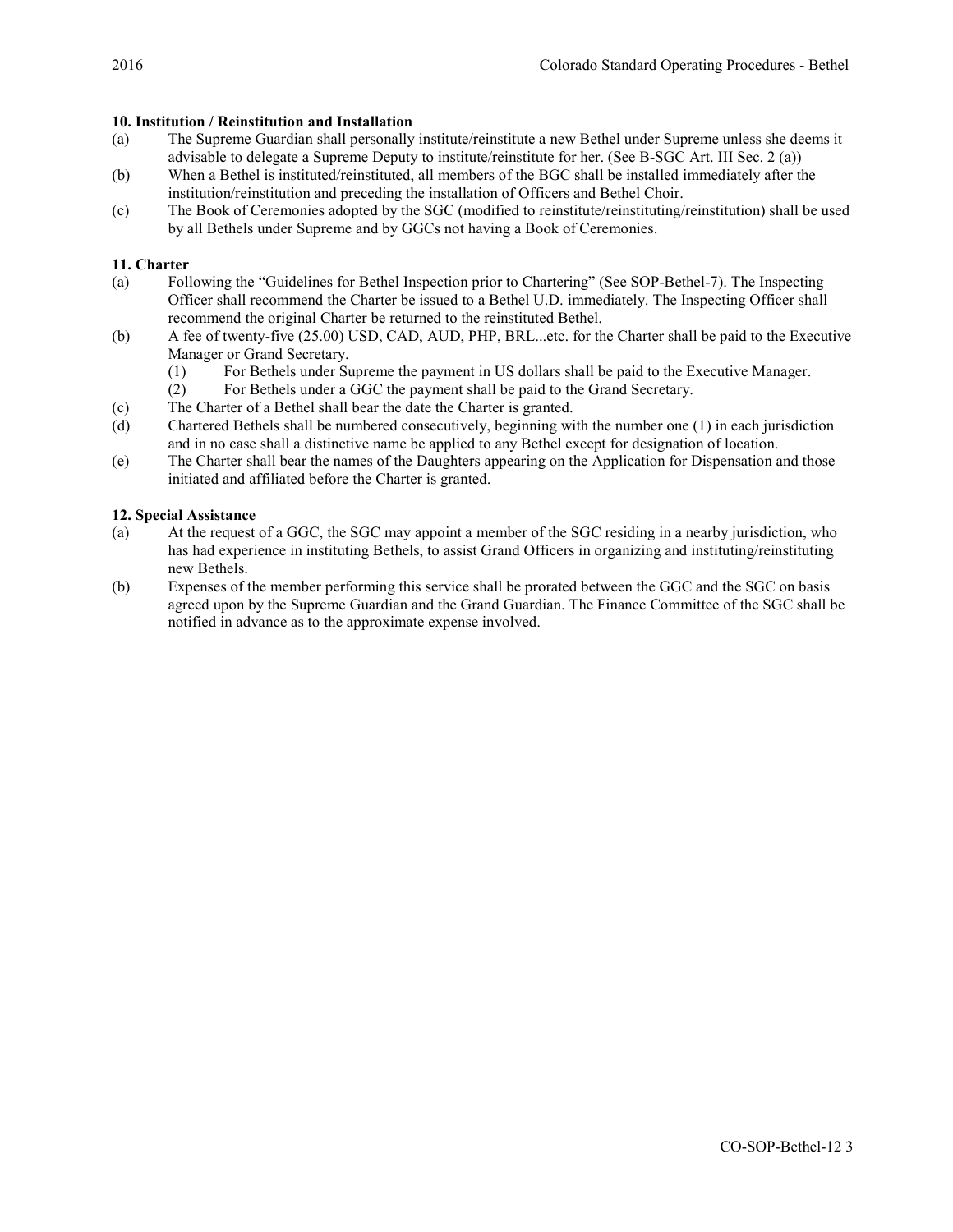## CO-SOP-BETHEL-13 PAST HONORED QUEEN'S JEWEL

## Section 1. Regular

- (a) Each Honored Queen who has faithfully served the Bethel for the period for which she was elected shall be presented a wallet-size Past Honored Queen's Certificate (Form 172) and an official Past Honored Queen's Jewel.
- (b) If repeating a full term as Honored Queen, a gift may be presented in recognition for services rendered, in lieu of a Past Honored Queen's jewel.

## Section 2. Special

- (a) Each Honored Queen whose resignation from office becomes necessary due to unforeseen circumstances shall be known as Past Honored Queen and entitled to all honors, including a wallet-size Past Honored Queen's Certificate (Form 172) and an official Past Honored Queen's Jewel in recognition for services rendered, provided she has qualified for the office to the satisfaction of the Executive Members of the BGC.
	- (1) The decision, with supporting reasons, shall be issued in writing.
	- (2) In the case of a negative decision, the Honored Queen shall be informed of the process for an appeal (SOP-SGC-1).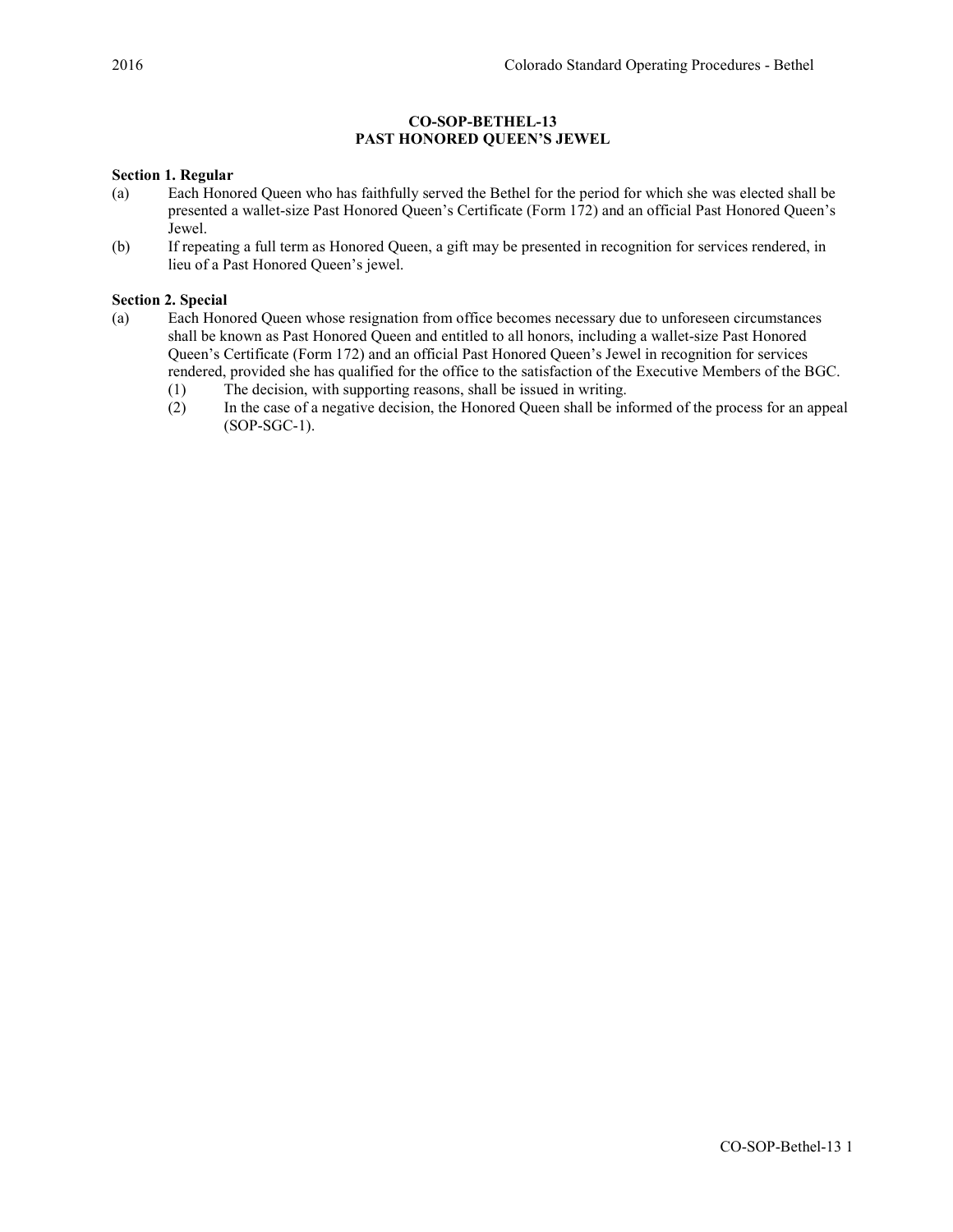## CO-SOP-BETHEL-14

# PROCEDURE TO MERGE, CLOSE, OR REINSTITUTE BETHELS

## 1. Merge of Bethels

- (a) The Supreme or Grand Guardian, with the written consent of a majority of the Executive Supreme or Executive Grand Guardian Council, excluding the Supreme/Grand Secretary and Treasurer, may issue a dispensation for two (2) or more Bethels to merge or may instruct them in writing to do so.
- (b) When the merger is accomplished, the funds, regalia, and other property of merging Bethels shall become the property of the merged Bethel.
- (c) When Bethels are merged, the number to be assigned to the merged Bethel shall be determined by mutual agreement of the Bethels concerned. When agreement cannot be achieved, the Supreme or Grand Guardian shall make the final decision. She may assign a new consecutive number or may assign a previously used number, in which case a Charter shall be issued immediately with the date of the merger, the new number, and bear the names of the Daughters of the merging Bethels.
- (d) An Honored Queen or a Princess of a merging Bethel who does not continue as one of the five (5) elective officers of the merged Bethel shall be known as a Past Honored Queen or a Past Senior Princess or a Past Junior Princess of one of the original Bethels and entitled to all honors provided she has qualified for the office to the satisfaction of the Executive Members of the BGC of her original Bethel.

## 2. Close of a Bethel

- (a) When the Dispensation or Charter of a Bethel is revoked or relinquished, its funds, regalia, and other property shall become the property of the Supreme or Grand Guardian Council.
- (b) The Supreme or Grand Guardian, with the written consent of a majority of the Executive Members of the SGC or GGC, excluding the Supreme/Grand Secretary and Treasurer, may dispose of the property.

## 3. Members of a Closed Bethel

- (a) Members of a closed Bethel, under dispensation or chartered, shall retain their good standing in the Order for a period of six (6) months thereafter, unless suspended prior to such revocation.
- (b) Members shall be entitled to visit other Bethels during the six (6) month period and may apply for membership therein. Their Applications for Affiliation must be accompanied by a receipt from the Executive Manager or Grand Secretary for all dues payable to the Order up to the date of Revocation of the Dispensation or Charter of the Bethel. If such applications are made within the stated six (6) month period, no affiliation fee will be required. The application shall be signed by a member of the Bethel and referred to the Executive Members of the BGC for action.
- (c) Members who do not affiliate within the six (6) month period and whose dues are paid up to the revocation of the Dispensation or Charter, shall be issued demits by the Executive Manager or Grand Secretary, or may continue their membership in the Order by payment of annual dues to the Executive Manager or Grand Secretary.

## 4. Reinstitute a Bethel

- (a) A closed Bethel shall only be restituted in the location of the original charter.
	- (1) To reinstitute a closed Bethel the Supreme/Grand Guardian shall receive Petition to Reinstitute, Form 102a accompanied by a payment of seventy five (75.00) USD, CAD, AUD, PHP or BRL …etc., to provide supplies as outlined in SOP-Bethel-20.
	- (2) A minimum of either eight (8) Job's Daughters and/or applications for Membership is necessary to reinstitute. A minimum of five (5) Executive Council Members is also necessary to reinstitute. Nine (9) council members, five (5) Executive and four (4) Associate, will be required prior to chartering.
- (b) To reinstitute a closed Bethel, the procedures set out in SOP-Bethel-12 Sections 2 through 9, Section 10 (a)  $\&$ (b) and Section 11 shall apply. Following the "Guidelines for Bethel Inspection prior to Chartering" (SOP-Bethel-7), the Inspecting Deputy shall recommend the Bethel be re-chartered. The original Charter shall be used.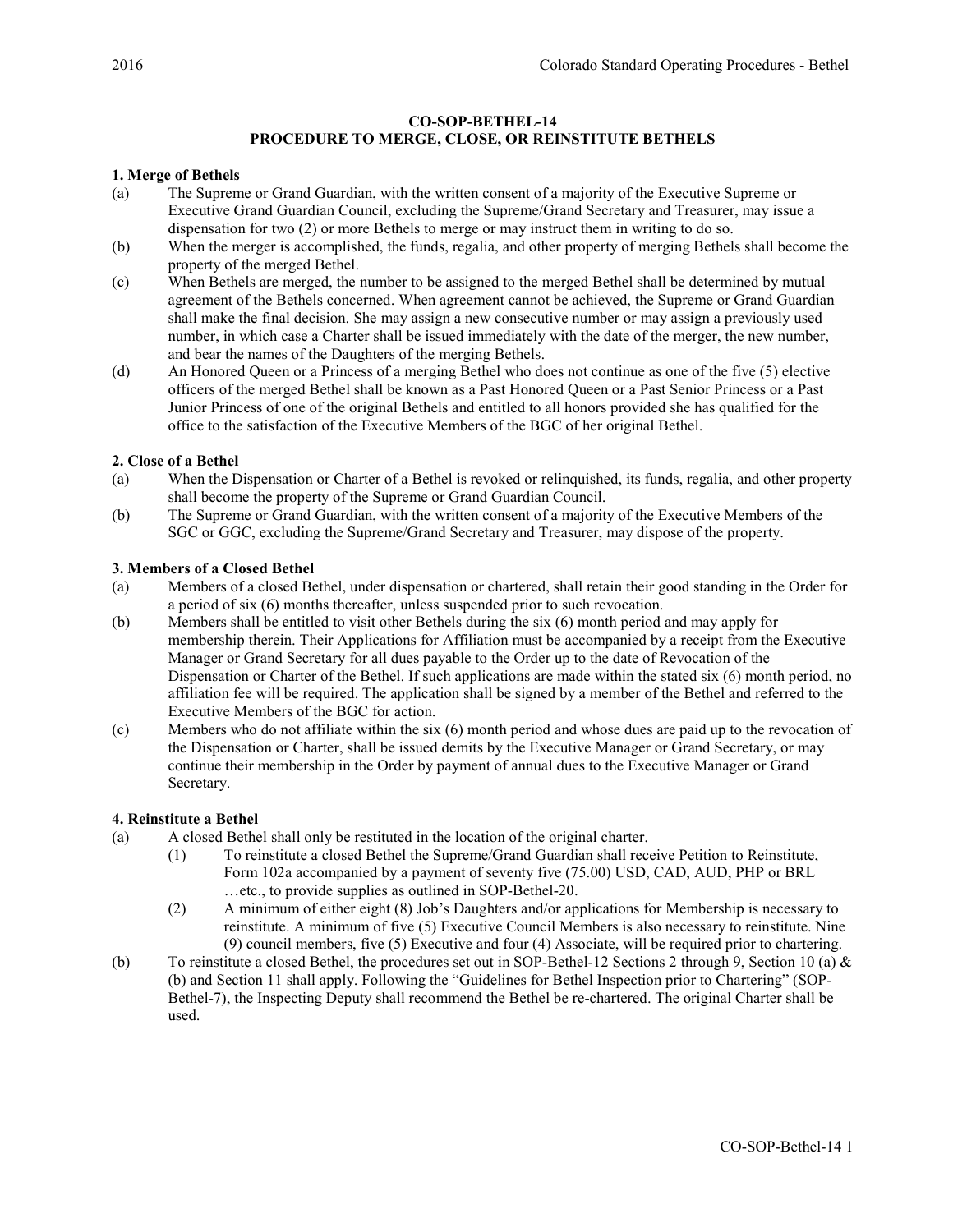| (c) | The following procedures shall apply: |                                                                                |  |  |
|-----|---------------------------------------|--------------------------------------------------------------------------------|--|--|
|     | SOP-Bethel-12 2.                      | Eligibility for Bethel Membership                                              |  |  |
|     | SOP-Bethel-12 3.                      | Eligibility for Appointment to Bethel Guardian Council (BGC) Sec. 1 and Sec. 2 |  |  |
|     | SOP-Bethel-124.                       | Meeting Place                                                                  |  |  |
|     | $SOP-Bethel-12$ 5.                    | Supplies                                                                       |  |  |
|     | $SOP-Bethel-126$ .                    | Dispensation                                                                   |  |  |
|     | SOP-Bethel-12 7.                      | Petition to Reinstate                                                          |  |  |
|     | SOP-Bethel-12 8.                      | Appointment of Bethel Guardian Council                                         |  |  |
|     | SOP-Bethel-129.                       | Appointment of Bethel Officers                                                 |  |  |
|     | SOP-Bethel-12 10.                     | Institution / Reinstitution and Installation                                   |  |  |
|     | $SOP-Bethel-12$ 11.                   | Charter                                                                        |  |  |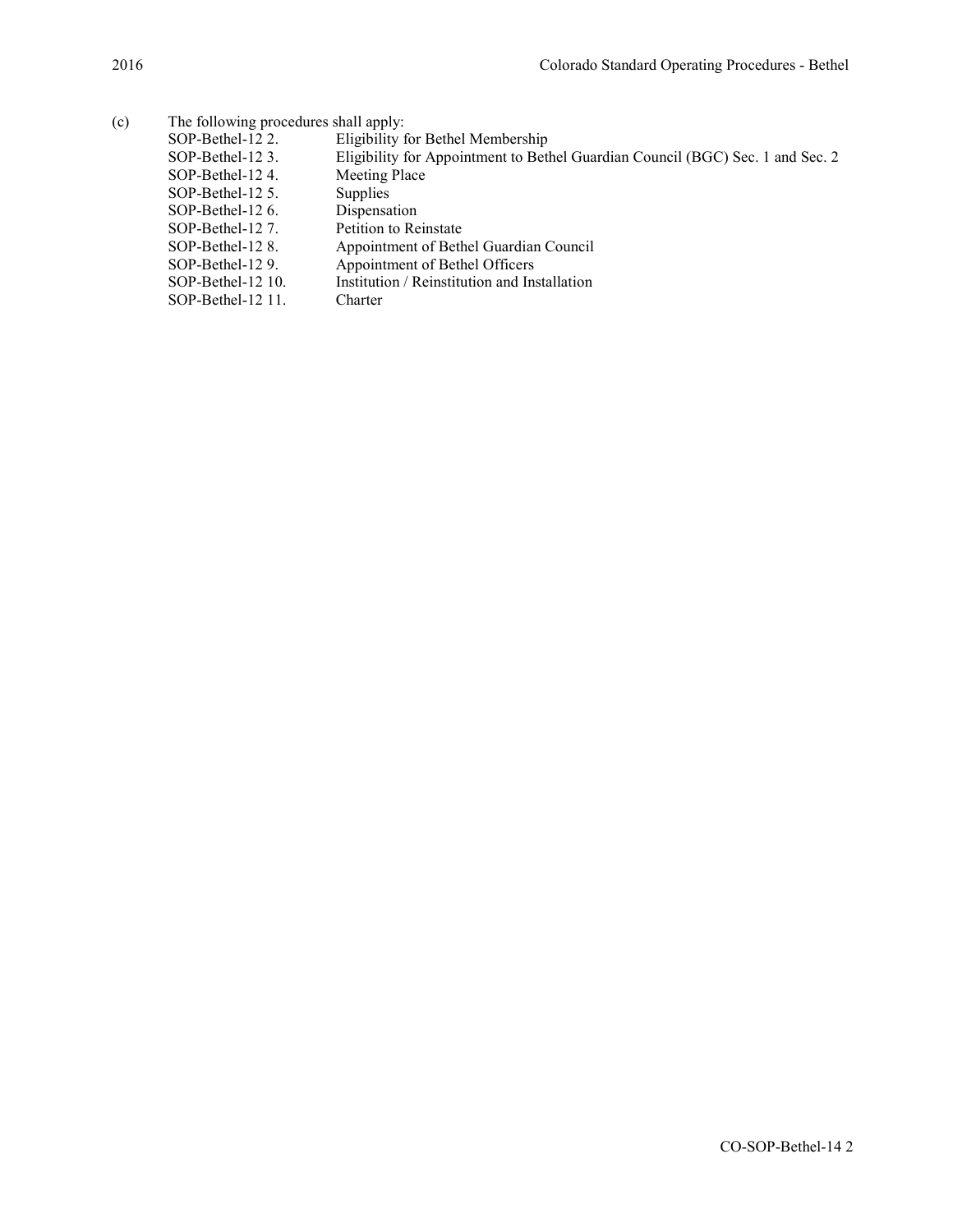## CO-SOP-BETHEL-15 RECOMMENDATION FOR EXECUTIVE MEMBERS OF THE BETHEL GUARDIAN COUNCIL BY BETHEL MEMBERS

- 1. Bethel members shall be privileged to submit by secret ballot recommendations concerning those to be selected as Executive Members of the BGC.
- 2. The ballots shall be collected and sealed in an envelope in the presence of the Bethel members by the Recorder who shall mail them to the Vice Supreme Guardian for Bethels under Supreme or to the Vice Grand Guardian in GGC jurisdictions.
- 3. At least thirty (30) days before such action, the Bethel Guardian or Associate Bethel Guardian shall notify the Bethel members the date of such ballot and read paragraphs 1 and 2 of this SOP to them.
- 4. In Bethels under Supreme, ballots shall be taken on Form 221 at a meeting held during the month of April, but no later than ninety (90) days prior to the Annual Session of the SGC, and in Bethels under GGC, on Form 221 at least thirty (30) days prior to the Annual Session of the GGC.
- 5. A fine of fifty (50.00) USD, CAD, AUD, PHP, or BRL, etc. shall be paid by the Executive Members of BGCs under Supreme who fail to file Form 221 and Form 222 with the Vice Supreme Guardian at least fifty (50) days before the Annual Session of the SGC.
- 6. The above provision shall be included in the Bylaws of all Bethels. (See B-GGC Art. XVII Sec. 1.27)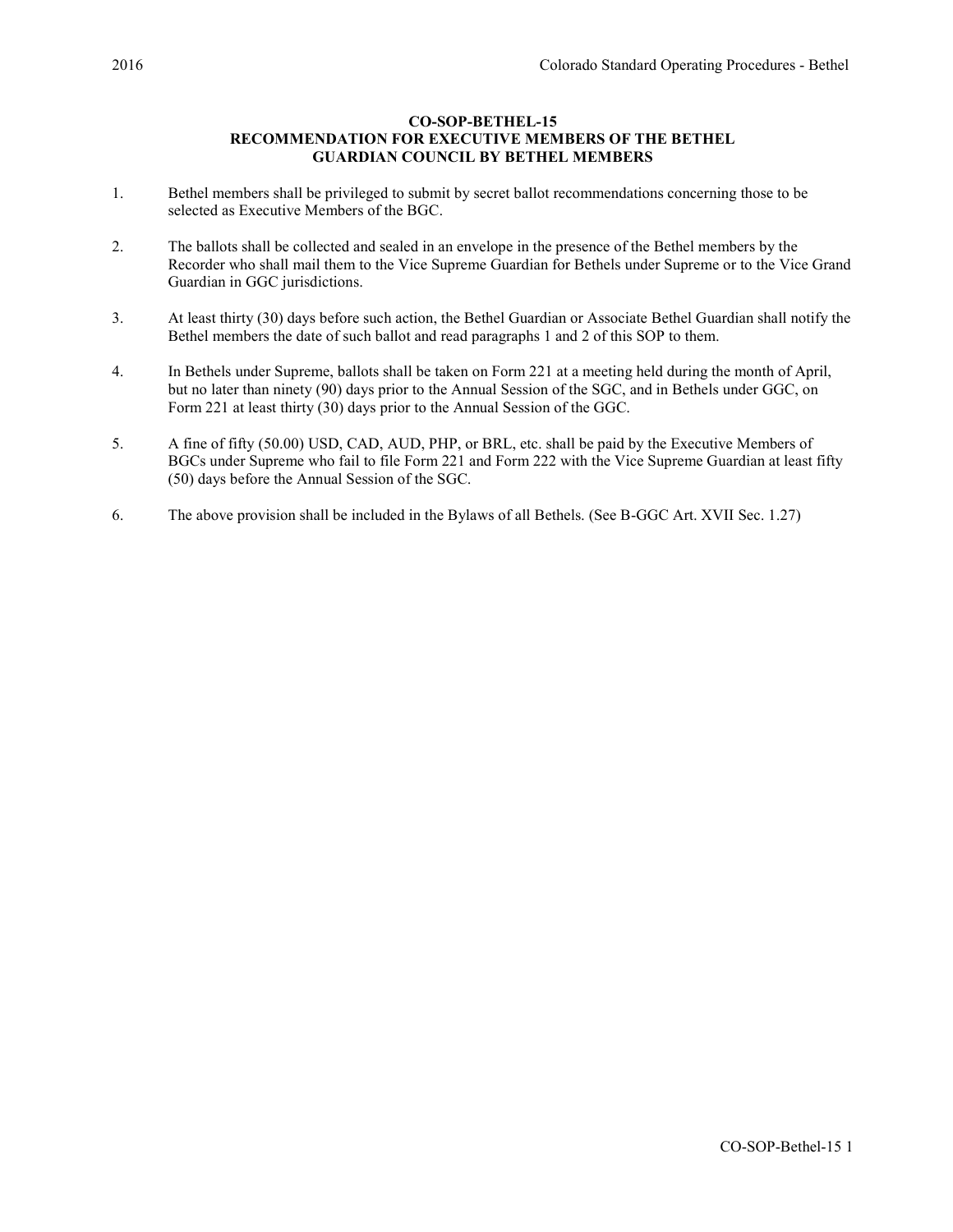# CO-SOP-BETHEL-16 REORGANIZATION OF A BETHEL

- 1. In the event a Bethel's membership has declined to a point where the Bethel is unable to hold three (3) consecutive meetings, the Bethel shall be placed under reorganization by the Supreme or Grand Guardian. The following procedure shall be used:
	- (a) The initial period of reorganization shall not exceed two (2) years.
	- (b) The Supreme or Grand Guardian shall issue a dispensation to place a Bethel under reorganization for a period not to exceed her term of office.
	- (c) Subsequent Supreme or Grand Guardians shall issue, if necessary further dispensations to allow the Bethel to operate for additional periods up to the total of two (2) years.
	- (d) Bethel meetings shall be held according to the Constitution, Bylaws, Standard Operating Procedures, and the Ritual of JDI.
	- (e) The Bethel members shall dress in official regalia at least one (1) meeting a month.
	- (f) A Deputy or Assisting Deputy shall be appointed to monitor and assist the Bethel.
	- (g) Vacant stations in the Bethel may be filled by Majority Members and visiting members.
	- (h)
- (1) A Bethel under reorganization shall not hold election of officers. Should a vacancy occur in a line office, the Executive Members of the BGC may appoint a substitute officer. Should a vacancy occur in an appointive office, it may be filled by a member recommended by the Honored Queen and approved by the Executive Members of the BGC.
- (2) The Executive BGC of a Bethel under reorganization may appoint all Bethel Officers, including Line Officers, for the ensuing term. All Officers having been appointed shall be installed at a Bethel Installation at the time, date and place prescribed in the Bylaws of that Bethel. If the Honored Queen is serving consecutive terms, she shall be reinstalled by a PHQ of the Bethel or another PHQ.
- (i) Honored Queens appointed by the Executive Members of the BGC shall be eligible for a PHQ's jewel as outlined in SOP-Bethel-13 provided they have served for at least six (6) months.
- (j)
- (1) If a Bethel under Supreme has been under reorganization for a two (2) year period, at least six (6) members of the Executive SGC shall by an affirmative vote, determine if the Charter should be revoked or another dispensation issued.
- 2. If a Bethel under GGC jurisdiction has been under reorganization for a two (2) year period, the Grand Guardian, after advising with at least six (6) members of the Executive GGC, shall determine if the Charter should be revoked or another dispensation issued. (See SOP-Bethel-9, SOP-Bethel-18 7 and B-GGC Art. XVII Sec. 1.28)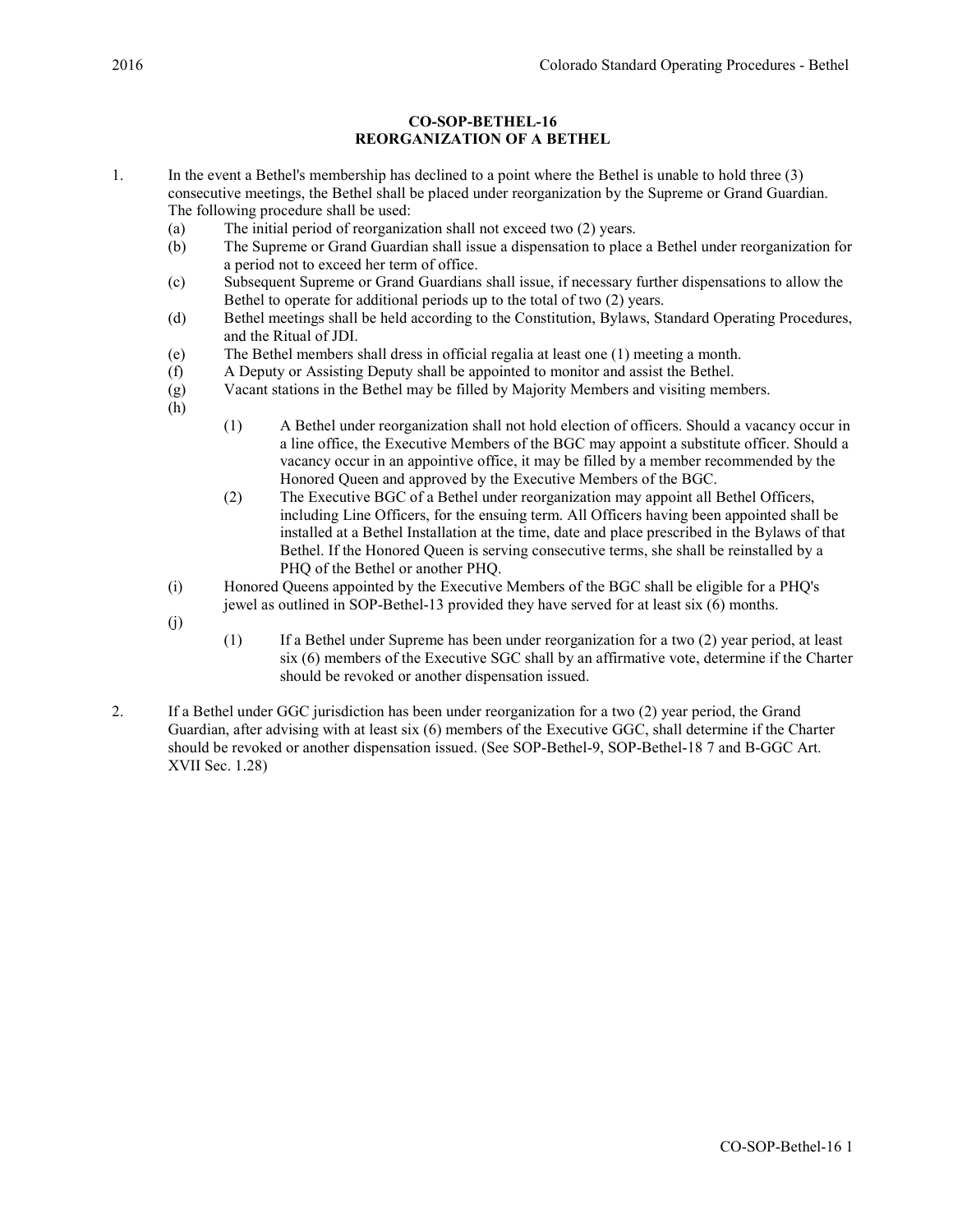# CO-SOP-BETHEL-17 REORGANIZATION- GUIDELINES FOR REMOVAL

- 1. The main focus of reorganization is an increase in membership since the reason for this action was the decline of membership below the required seven (7) members for a quorum. It is important to remember that a Bethel must continue to function in the manner set forth for all active Bethels. The decision to remove a Bethel from reorganization status is always at the discretion of the Supreme/Grand Guardian upon review of the status of the Bethel. The following guidelines shall be considered:
	- (a) A quorum of seven (7) members is required to open a meeting with the exceptions listed in B-Bethel Art. XVI Sec. 1 (d). An active membership of at least ten (10) members at no less than three (3) consecutive meetings would be recommended to lift that dispensation.
	- (b) BGC meetings held monthly, with proper minutes being recorded and signed by the Bethel Guardian and Guardian Secretary. (Copies shall be sent to the Supreme/Grand Guardian, Supreme/Grand Deputy and Jurisdictional Guardian (if applicable).
	- (c) Bethel members shall dress in official regalia at least one (1) meeting a month.
		- (1) As membership rises it is recommended that the Bethel resume two (2) meetings a month in official regalia.
		- (2) Bethel minutes being kept by Bethel Recorder or Bethel Recorder pro tem, read at each meeting and signed by the Honored Queen and Bethel Recorder or Bethel Recorder pro tem.
		- (3) Treasurer's Report read at each meeting, signed by the Bethel Treasurer or Bethel Treasurer pro tem.
		- (4) Bills audited, properly signed by the Audit Committee and read at Bethel meeting.
		- (5) Reports given by the Daughters on all activities attended.
		- (6) Roll Call of Bethel Officers, Choir and BGC taken.
		- (7) Escort, Introductions and Honors being done properly.
		- (8) Motions being made and completed in proper manner.
		- (9) Honored Queen conducting meetings according to the Ritual, Constitution, Bylaws, and Standard Operating Procedures.
		- (10) Bethel room set up according to the Ritual.
- (d) All required Bethel committees in place and knowledgeable about their duties.
- (e) Inventory of all Bethel paraphernalia properly completed, and copy sent to the Executive Manager/Grand Secretary and the original recorded in or attached to the proper Bethel Minute Book.
- (f) Bethel cash books properly completed for each meeting with special attention given to the following:
	- (1) Receipts of each meeting deposited in a timely manner.
	- (2) Checks for bills approved for payment being immediately issued.
- (g) Official Regalia, as per the Constitution, Bylaws, and Standard Operating Procedures being worn by all Daughters.
- (h) Newly initiated Daughters passing the Proficiency Lessons examination within a reasonable length of time.
- (i) Officers proficient in the Ritual work of their stations.
- (j) Term plans being carried out including Initiation, Service Projects, Fundraisers, Religious Observance and Fun Projects. A fundraiser to comply with SOP-Bethel-2, Educational and Promotional Fund shall be held.
- (k) Monthly check list for Bethels under Reorganization to be filled in and sent to the Supreme/Grand Guardian, Supreme/Grand Deputy and Jurisdictional Guardian (if applicable).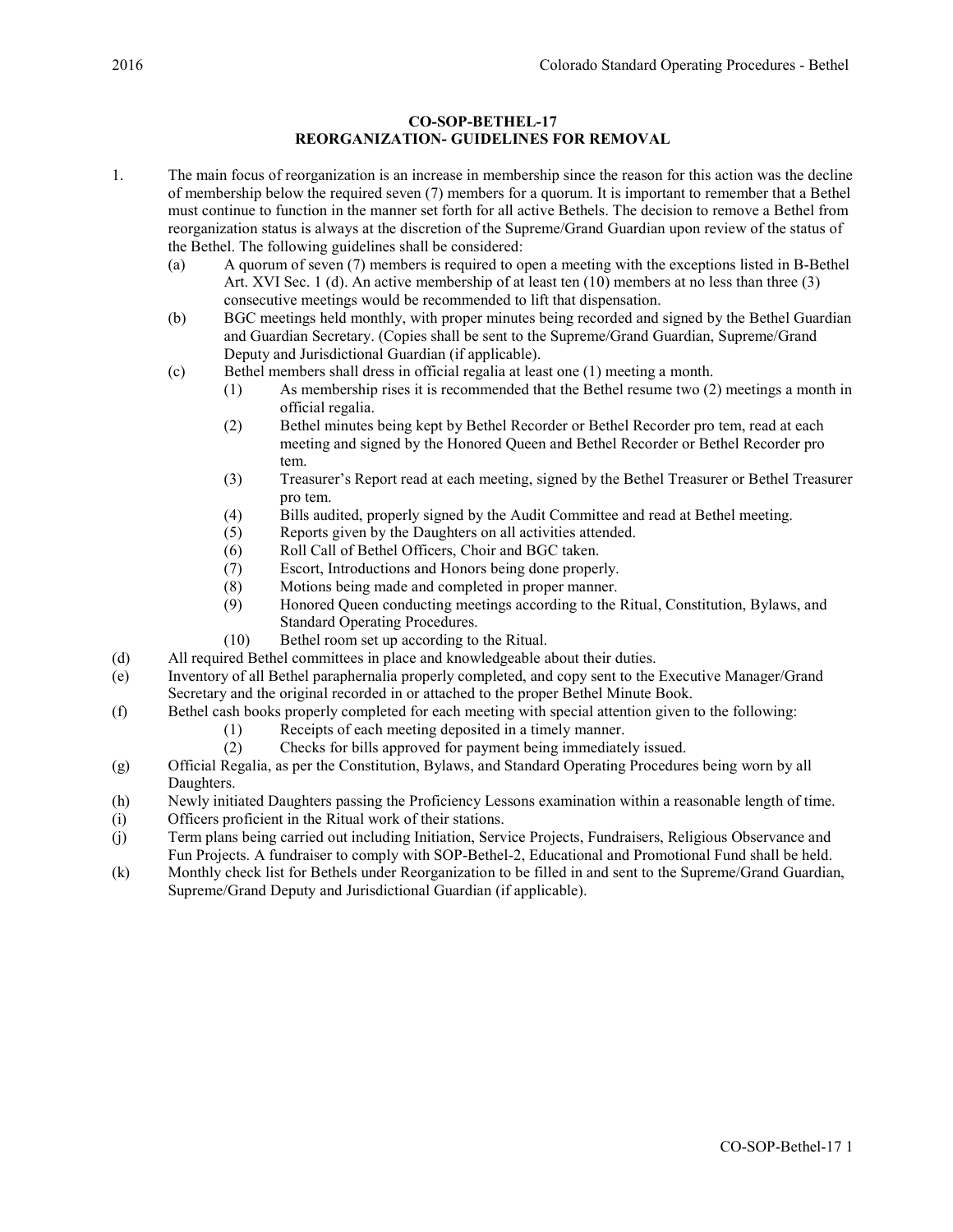# CO-SOP-BETHEL-18 SPECIAL PRIVILEGES

# 1. Definition

(a) A special dispensation may be granted to a Bethel by the Supreme Guardian for Bethels under Supreme, or the Grand Guardian to permit a deviation from or a temporary suspension of a portion of the Bethel's Bylaws. Approval of this request results in the issuance of a special dispensation.

# 2. Request and Filing - (See B-GGC Art. XVII Sec. 1.22)

- (a) A special dispensation shall be requested by a majority vote at a Bethel meeting, except in case of an emergency, in which case the Bethel Guardian shall consult with the elective officers of the Bethel and Executive Members of the BGC.
- (b) Requests from Bethels under Supreme shall be submitted on Form 200 and sent to their Supreme Deputy.
- (c) Special dispensations granted shall be attached to the minutes of the Bethel meeting affected by the privilege.

# 3. Special Privileges with Fee - (See B-GGC Art. XVII Sec. 1.22)

A fee of two dollars (\$2.00) shall accompany the request for a special dispensation to:

- (a) dispense with regular meetings for a vacation period, or the extension of such vacation period, when no vacation period is provided for in the Bethel's Bylaws.
- (b) elect officers at a time other than provided in the Bethel's Bylaws.
- (c) install officers at a time other than provided in the Bethel's Bylaws.
- (d) dispense with regular meetings.
- (e) hold special meetings.
- (f) change meeting place.
- (g) change hour of meeting.
- (h) change date of meeting.

# 4. Special Privileges without Fee - (See B-GGC Art. XVII Sec. 1.22)

No fee shall be charged for a special dispensation to:

- (a) hold a special election to fill a vacancy in an elective Bethel office and to install officers so elected.
- (b) exemplify the ritualistic ceremony for Masonic or appendant orders.
- (c) hold meeting for official visits of the Supreme or Grand Guardian.
- (d) change date or hour of meeting when the meeting:
	- (1) falls on a legal holiday
		- (2) falls during the week of the Annual Session of the SGC or GGC
		- (3) place is required for other purposes.

## 5. A Special Dispensation is not required to:

- (a) Install an officer in an appointed office to fill a vacancy.
- (b) Install a Bethel Choir member.
- (c) Install members of a BGC at a Bethel meeting.

## 6. The Supreme Guardian may issue a special dispensation for the purpose of permitting:

- (a) Bethel members in one state to assist in instituting Bethels in a state not under GGC jurisdiction.
- (b) Election and installation of Bethel Officers and Choir at a time other than specified in the Standard Operating Procedures and Bylaws of a Bethel.

## 7. The Supreme or Grand Guardian shall issue, for her term of office, a Special Dispensation to place a Bethel under reorganization. (See SOP-Bethel-9, B-GGC Art. XVII Sec. 1.28 and SOP-Bethel-16)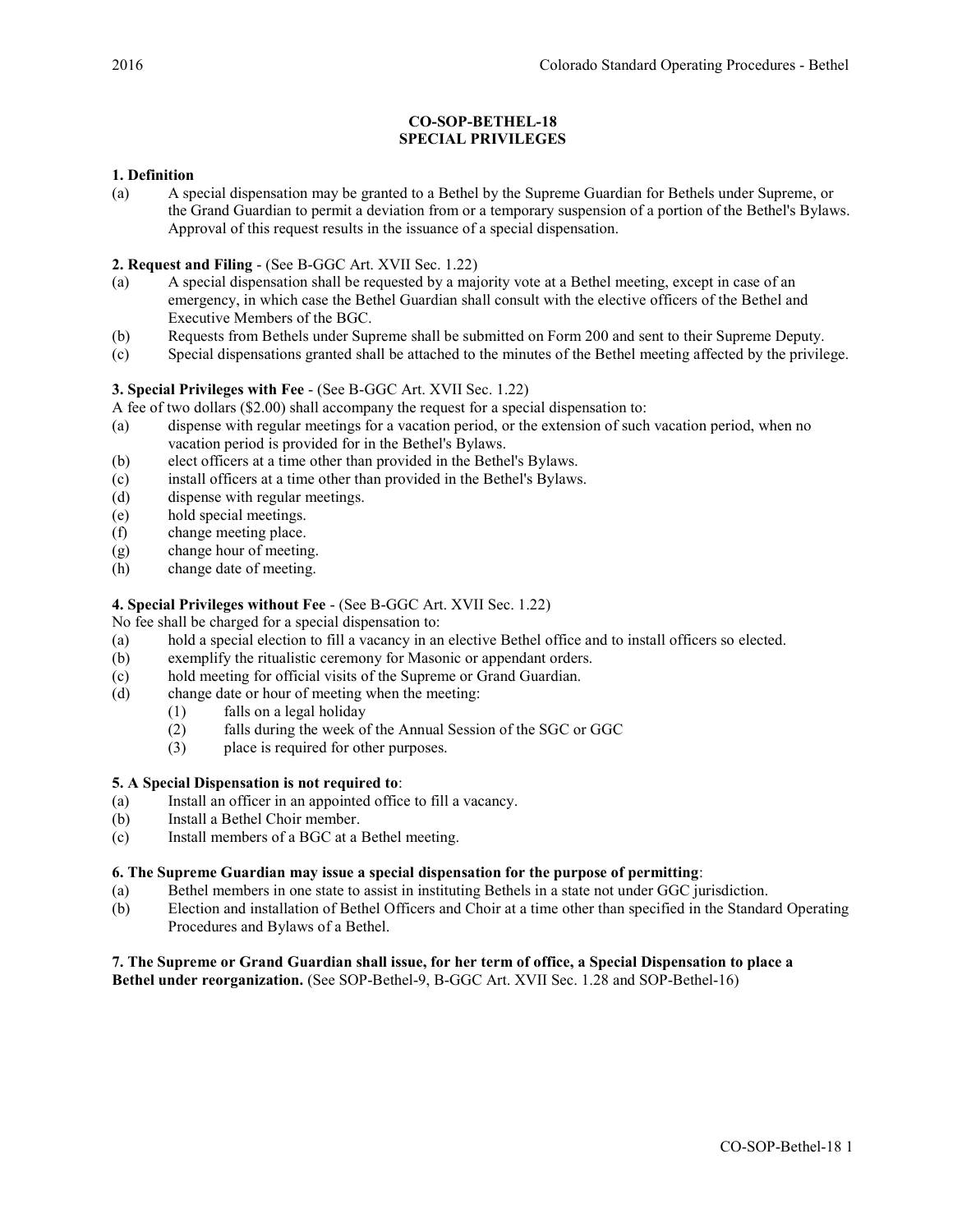# CO-SOP-BETHEL-19 SUBSTITUTE OFFICERS

- (a) The Honored Queen, with the approval of the Executive Members of the BGC, may appoint substitute officers to learn the ritualistic work of the offices to which they are appointed to pro tem for absentee officers. (See BGGC Art. XVII Sec. 1.17).
- (b) In the absence of both a regular and the substitute officer, a member requested to serve pro tem may read the work.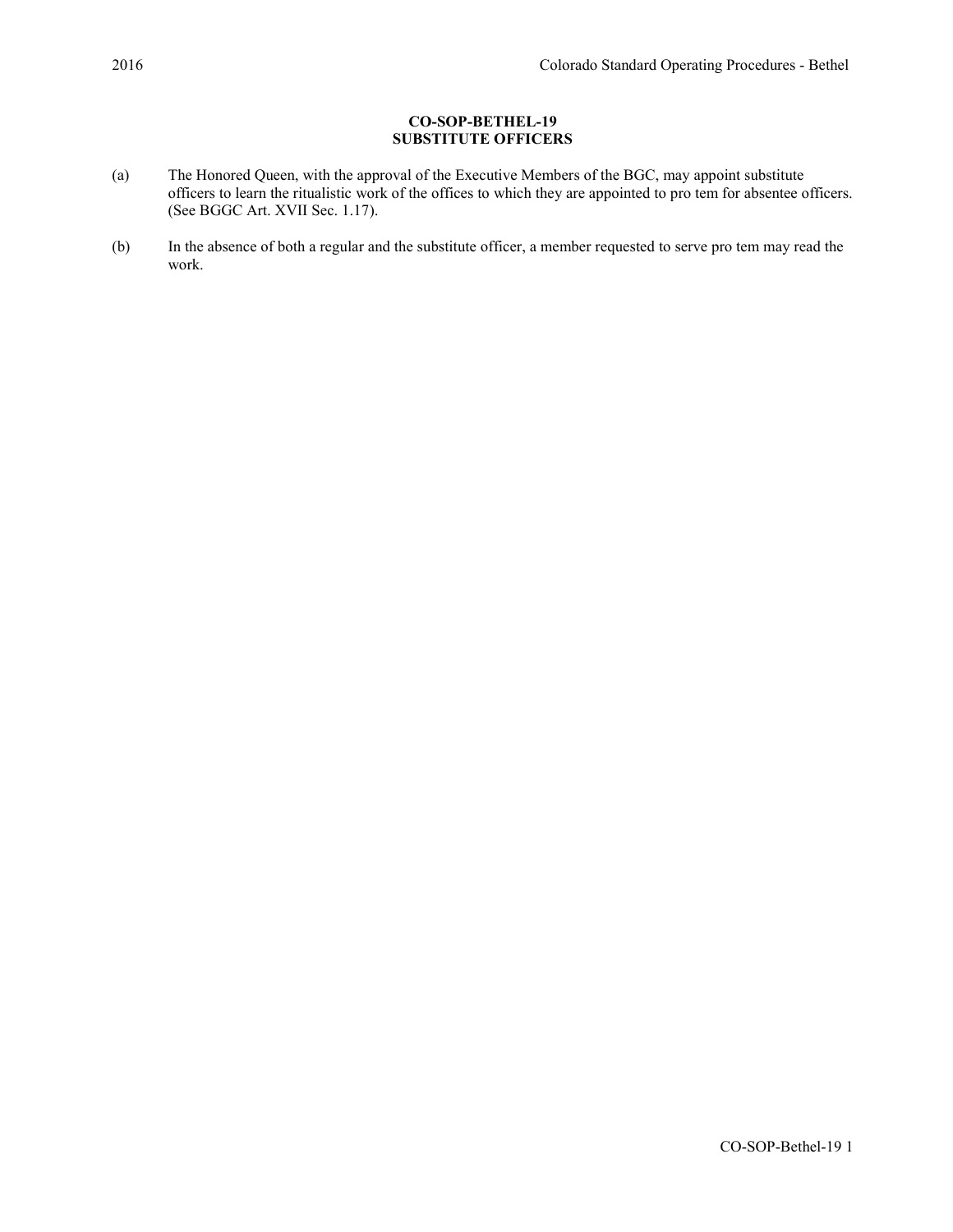# CO-SOP-BETHEL-20 SUPPLIES FURNISHED GRATIS TO INSTITUTED BETHELS

1. To aid in instituting a Bethel under Supreme, the following supplies shall be furnished gratis:

# Quantity Form No.

- 1 236 Constitution, Bylaws, and Standard Operating Procedures of JDI (on website)
- 1 240 Minute/Roll Call Book<br>1 241 Minute Book BGC
- 1 241 Minute Book BGC
- 1 249 Permanent Record Book
- 2. In instituting a Bethel under Supreme, the following supplies shall be obtained by donation or purchased at the list price.
	- 15 230 Rituals 6 232 Proficiency Lessons 1 233 Music Ritual
	-
	- 6 234 Song Cards (on website)<br>1 235 Book of Ceremonies (on
	- 1 235 Book of Ceremonies (on website)<br>236 Constitution, Bylaws, and Standar 3 236 Constitution, Bylaws, and Standard Operating Procedures of JDI (on website)
	- 1 243 Attendance Record Book
	- 2 246 Financial Record Book<br>1 253 Bible (small)
	- Bible (small)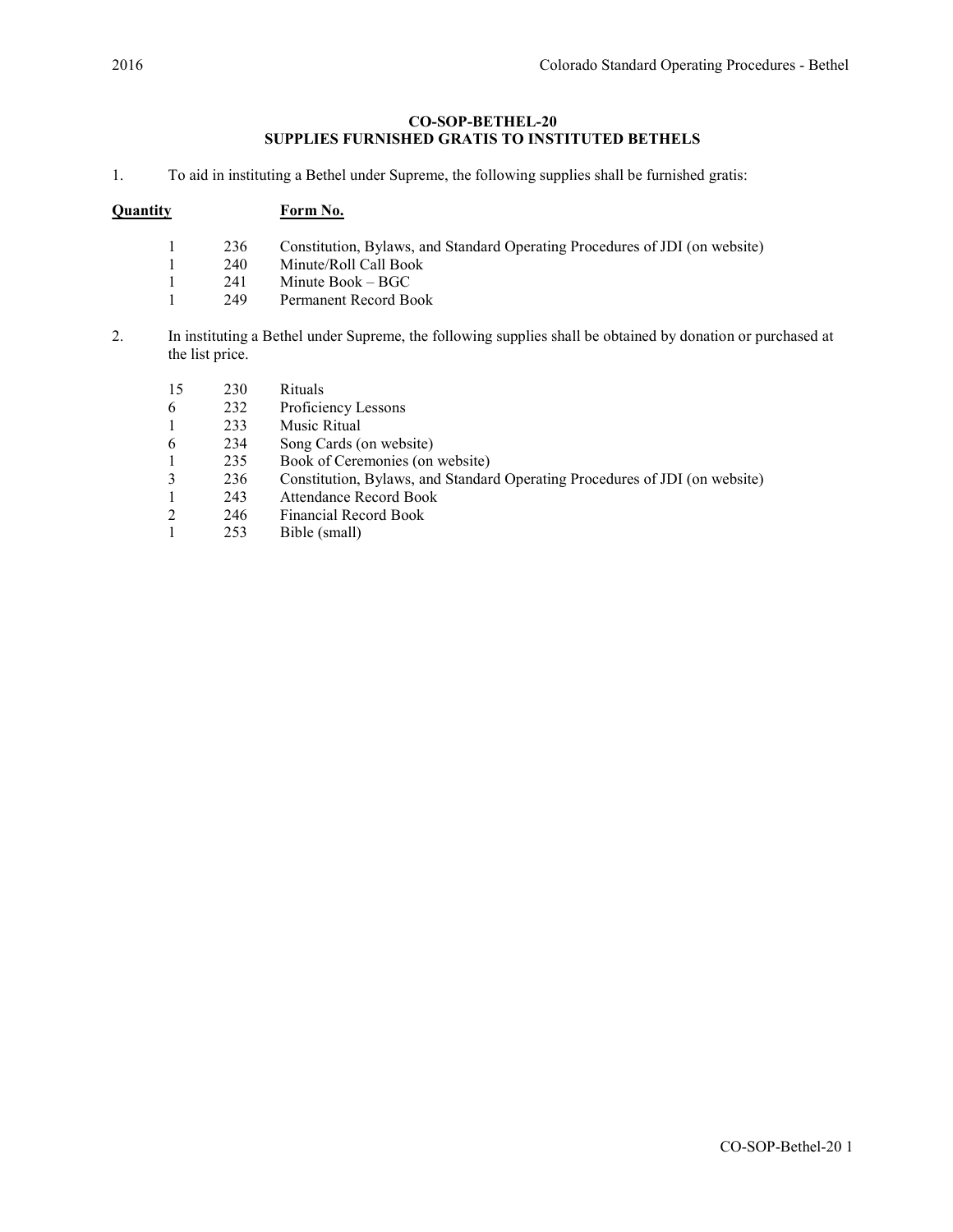## SOP-BETHEL-21 UNIFORM CODE FOR BETHELS

# ARTICLE I NAME

## Section 1.

| (a) | The name of this organization is Bethel No. |  |                                                       |  |
|-----|---------------------------------------------|--|-------------------------------------------------------|--|
|     |                                             |  | (City/Location) (State, Province, Territory, Country) |  |

#### Section 2.

(a) This Bethel was instituted on (date) and operates under a Charter granted by the Supreme/Grand Guardian Council on (date)\_\_\_\_\_\_\_\_\_\_\_\_\_\_\_.

## ARTICLE II **OBJECT**

#### Section 1.

(a) The object of this organization is to band together girls, hereinafter designated, for spiritual and moral upbuilding, to develop leadership, to seek knowledge, to teach love of God, love of Country, respect for its Flag, love of home and family, and reverence for the teachings of the Holy Scriptures.

#### ARTICLE III MEMBERSHIP

## Section 1. Eligibility for Bethel Membership

- (a) Girls between the ages of ten (10) and twenty (20) years who bear a Masonic relationship shall be eligible for membership. Masonic relationship shall be interpreted to mean a relationship by blood, marriage, or law to a:
	- (1) Mason (See POL-BOT-2)
	- (2) His wife or widow
	- (3) A member of Job's Daughters,
	- (4) Or a Majority Member of Job's Daughters.
- (b) If, after diligent and exhaustive search, Masonic relationship cannot be verified for an Applicant, a Majority Member and a Master Mason (other than the Bethel Guardian or Associate Bethel Guardian) may sponsor the Applicant.
- (c) A woman under the age of twenty (20) years who has been married, divorced, whose marriage has been annulled or who is pregnant, or has ever been pregnant, except in the case of rape (or its equivalent terminology) or incest is not eligible for membership.

#### Section 2. Applications

- (a) Members shall be received by Application for Membership (Form 130). Members may also be received by Application for Affiliation (Form 131) when accompanied by a Demit (Form 210).
	- (1) Or by submitting an Application for Dual Membership (Form 131d)
- (b) Applications for Membership must be received and read at a regular Bethel meeting held previous to the date of the initiation. (See B-GGC Art. XVII Sec. 1.20)

#### Section 3. Visitation

(a) Official Visitation forms (Form 132) shall be given to a Visitation Committee consisting of three (3) members of the Bethel who shall return completed report to the Bethel Guardian before the next regular meeting of the Bethel.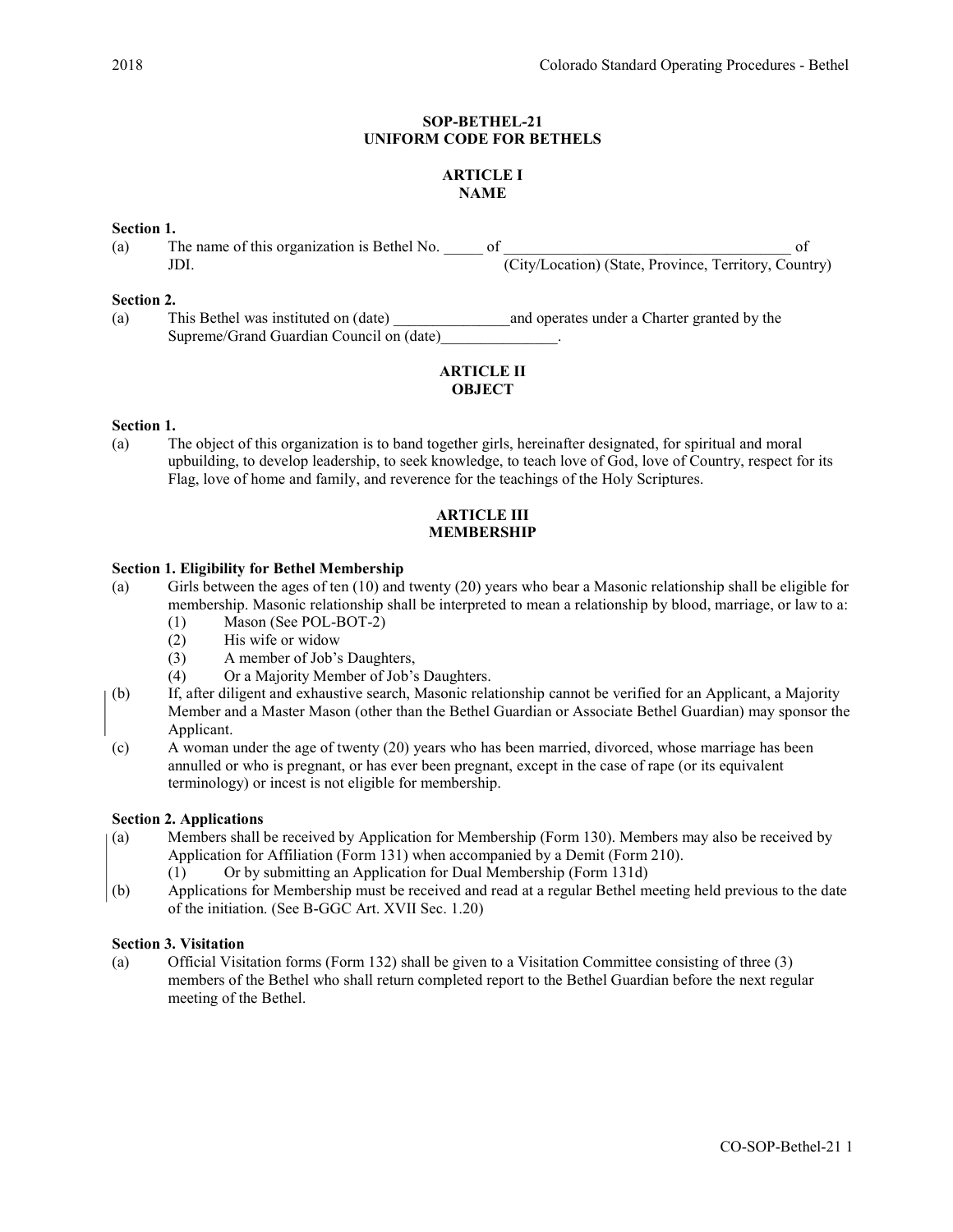## ARTICLE IV MEETINGS

# Section 1. Time and Place

| The regular meetings of this Bethel shall be held on the: |        |               |  |  |  |
|-----------------------------------------------------------|--------|---------------|--|--|--|
|                                                           | at     | and the       |  |  |  |
| (week and day)                                            | (time) |               |  |  |  |
|                                                           | at     | of each month |  |  |  |
| (week and day)                                            | (time) |               |  |  |  |

 $\mathcal{L}_\text{max} = \mathcal{L}_\text{max} = \mathcal{L}_\text{max} = \mathcal{L}_\text{max} = \mathcal{L}_\text{max} = \mathcal{L}_\text{max} = \mathcal{L}_\text{max} = \mathcal{L}_\text{max} = \mathcal{L}_\text{max} = \mathcal{L}_\text{max} = \mathcal{L}_\text{max} = \mathcal{L}_\text{max} = \mathcal{L}_\text{max} = \mathcal{L}_\text{max} = \mathcal{L}_\text{max} = \mathcal{L}_\text{max} = \mathcal{L}_\text{max} = \mathcal{L}_\text{max} = \mathcal{$ 

(b) The place of meeting shall be at:

(address)

(City, State, Territory, Province, Country)

#### Section 2.

- (a) The meetings of this Bethel shall be conducted in accordance with the Ritual of the Order and in conformity with the laws of the Supreme/Grand Guardian Council and the latest edition of Robert's Rules of Order Revised. Escort, Introductions and Honors shall follow the Ritual for categories 1-19 (page 51). The Executive Members of the BGC shall approve and provide the Honored Queen the titles and order for Category 20, Other (see Ritual page 53) according to SOP-Bethel-6.
- (b) No meeting can be opened without the presence of the Dispensation or Charter and seven (7) members of the Bethel, including one (1) of the first three (3) officers. There shall also be present at least one (1) Executive Member of the BGC, or an officer of the Supreme/Grand Guardian Council, or a Supreme/Grand Deputy.
- (c) In the event membership has declined to the point where the required seven (7) members are not available, a meeting for the purpose of reading applications, initiating, processing affiliates, voting to move or merge, or installing members of the BGC, may be held with a lesser number providing at least one (1) of the first three (3) officers, at least one (1) Executive Member of the BGC, or the Deputy, or an officer of the Supreme/Grand Guardian Council, and the Charter be present.
- (d) The vacation period for this Bethel shall be the months of and (not to exceed two (2) months).
- (e) A Bethel may dispense with its meeting during the Annual Session of the Supreme/Grand Guardian Council.
- (f) At regular meetings, when the doors are open, anyone may view the Opening Ceremony through the Bethel Flag presentation and during the Closing Formations. The ritualistic work is confidential from the end of the Bethel Flag presentation until the Honored Queen instructs the Inner Guard to inform the Outer Guard that the Bethel is closed.
- (g) Supreme, Grand, or Bethel Honors and other Proficiency Lessons shall be given by Bethel Daughters only at a closed Bethel meeting or exemplification of ritualistic work.
- (h) The Honored Queen shall preside during the regular meetings of the Bethel. In case of emergency, the position of Honored Queen may be filled by an active Past Honored Queen. In the event there is no active Past Honored Queen present, the succession of officers shall be Senior Princess, Junior Princess, Guide and Marshal.
- (i) There shall be no pictures taken at a closed meeting.
- (j) There shall be no open flame equipment, such as candles and/or candelabra, at any Bethel meeting. Electrified candles and candelabra may be used.
- (k) There shall be an official Worship Service during each Bethel term. This service shall be held in an appropriate place of worship to be chosen by the Honored Queen and approved by the Executive Members of the BGC.
- (l) This Bethel shall honor Mrs. Ethel T. Wead Mick, the Founder of Job's Daughters, with a suitable ceremony during March, the month of her birth. Bethel members shall:
	- (1) Enter the Messengers' semicircle when entering or retiring from a Bethel while it is in session.
	- (2) Give honors and other Proficiency Lessons only in closed Bethel meetings or exemplification of the ritualistic work.
	- (3) Assume the Attitude of Prayer while the Chaplain is at the Altar.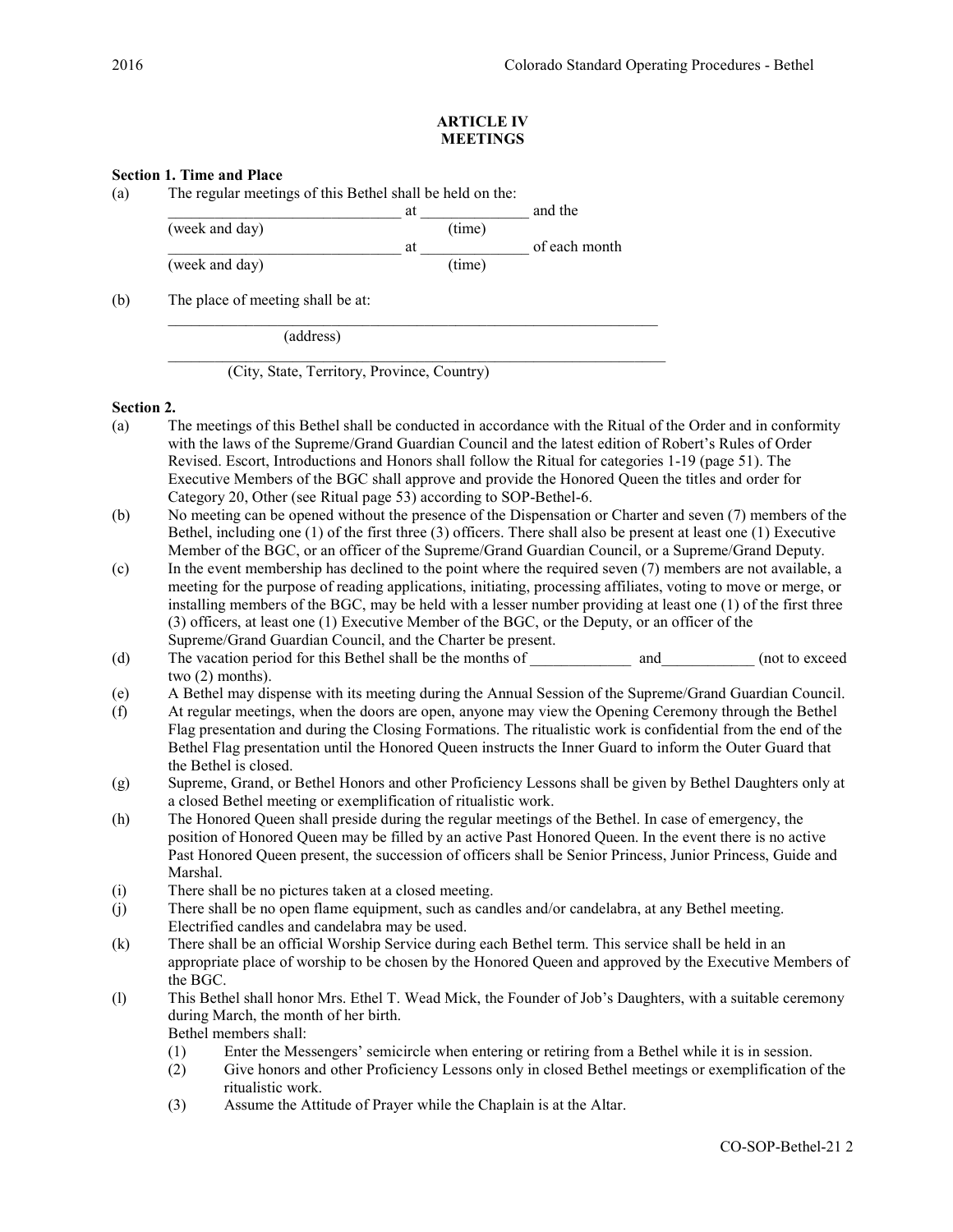(4) Show a receipt for dues and be examined unless vouched for by a Bethel member, Majority Member, or a member of the Supreme, Grand or Bethel Guardian Councils.

# Section 3. Attendance

- (a) Attendance of adults:
	- (1) Every adult witnessing the ritualistic ceremony or attending a Bethel meeting must be twenty (20) years of age unless otherwise specified and
		- [a] a Master Mason in good standing, including under the age of twenty (20) or
		- [b] a direct descendant of a Master Mason (POL-BOT-2) or
		- [c] the wife, daughter, granddaughter, great-granddaughter, adopted daughter by law, mother, grandmother, sister, half-sister, step-sister, niece, grand-niece, daughter-in-law, stepdaughter, step-granddaughter, sister-in-law, first or second cousin or widow of a Master Mason or
		- [d] members of an organization basing its membership requirement on Masonic relationship or
		- [e] Past Bethel Guardians or
		- [f] Majority Members of JDI or
		- [g] the parent, grandparent, step-parent, or guardian of a member of the Bethel or
		- [h] a woman under the age of twenty (20) who is a member of an organization basing its membership requirements on Masonic relationship, or if married, is eligible to membership in such an organization, or
		- [i] the husband of a Majority Member.
		- (2) Attendance of adults at Bethel meetings is a privilege which is given by and may be withdrawn by the Executive Members of the BGC.
		- (3) An adult is not entitled to debate questions arising in a Bethel meeting unless an Executive Member of the BGC or a Majority Member of the Bethel.

## ARTICLE V **OFFICERS**

## Section 1. Elective

(a) The elective officers shall be Honored Queen, Senior Princess, Junior Princess, Guide, and Marshal.

#### Section 2. Appointive

(a) The appointive officers shall be Recorder, Treasurer, Chaplain, Librarian, Musician, First Messenger, Second Messenger, Third Messenger, Fourth Messenger, Fifth Messenger, Senior Custodian, Junior Custodian, Inner Guard, and Outer Guard.

## Section 3. Substitute

- (a) The Honored Queen, with the approval of the Executive Members of the BGC, may appoint substitute officers to learn the ritualistic work of the offices to which they are appointed to pro tem for absentee officers.
- (b) In the absence of both a regular officer and the substitute officer, a member requested to serve pro tem may read the work.

# ARTICLE VI ELECTION/APPOINTMENT OF OFFICERS

#### Section 1. Eligibility for Election

- (a) To be eligible for election or appointment to any elective office, a Daughter shall have satisfactorily passed the Proficiency Lessons Examination, current edition of the Ritual. Also, she must have been a member of the Bethel and in regular attendance during the entire term in which the election is held, to be eligible for election, except in the case of a new Bethel or a Bethel under Reorganization.
- (b) Regular attendance shall be interpreted to mean present at all regular meetings of the Bethel unless excused by the Executive Members of the BGC for good and sufficient reasons.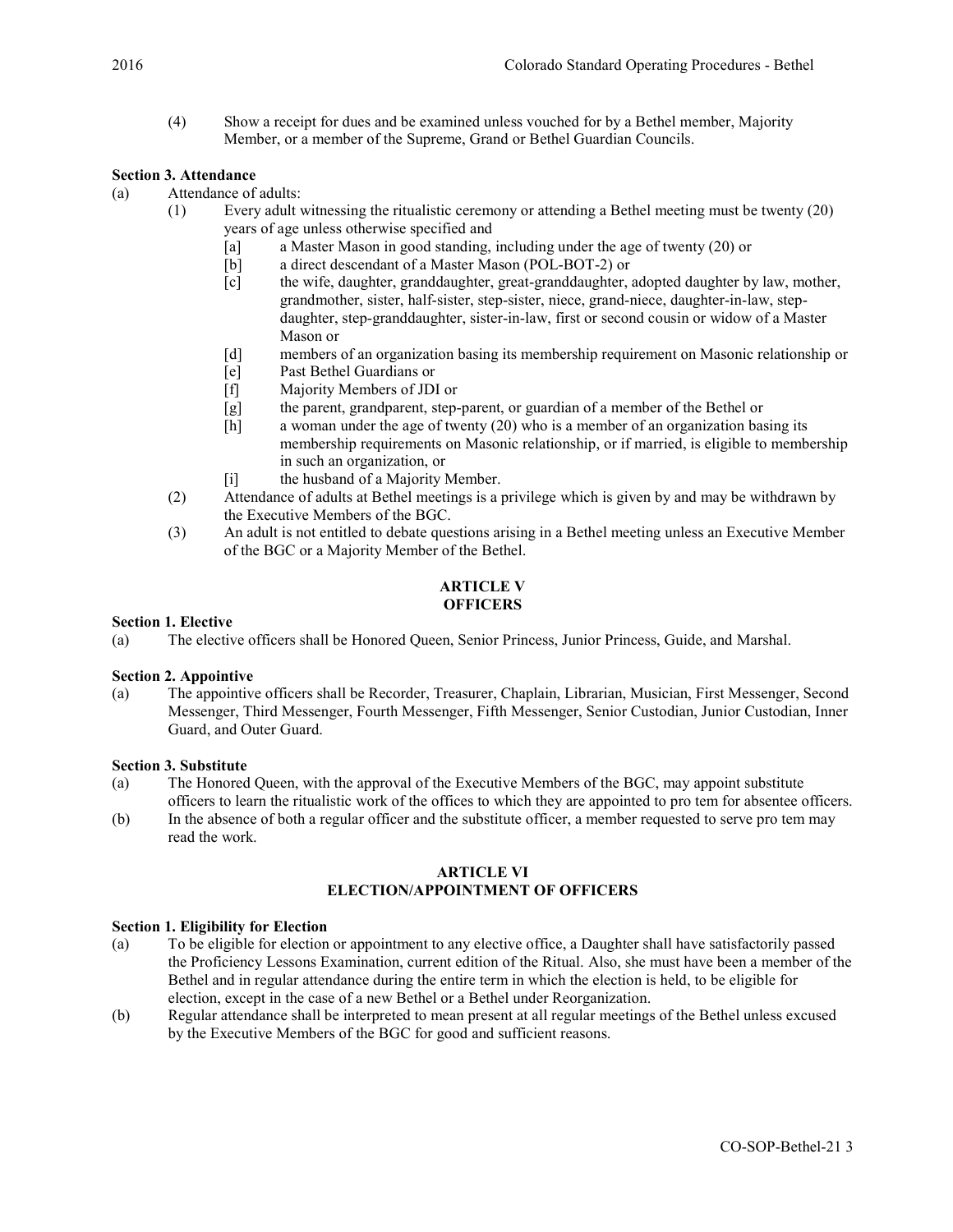# Section 2. Election

- (a) Election of officers shall be held at the first or second meeting in the months of May and November (or, if changed by amendment, in the months of and and and and and and and  $\Box$ . Bethels under Supreme and Grand may hold election at another time by amendment to their Bylaws. (See B-GGC Art. XVII Sec. 1.18)
- (b) The election may be by ballot without nomination or candidates aspiring to an elective office shall be requested to rise and state their name. A majority vote shall elect.
- (c) The method of balloting shall be:
	- (1) secret ballot, or
	- (2) viva voce
- (d) Each GGC shall determine the method to be used in its jurisdiction and it shall be the only method used in the jurisdiction.
- (e) Bethels under Supreme shall use the method specified in their Bethel Bylaws.
- (f) Detailed procedure to be followed in conducting the election shall be as determined by Executive Members of the BGC.
- (g) Election shall be from members present, except in case of sickness or other unavoidable absence. The Executive Members of the BGC present shall decide upon and announce the eligibility of the absentee.
- (h) All members shall be entitled to vote until the end of the term even though they become twenty (20) years of age during the term.
- (i) By special dispensation given by the Supreme/Grand Guardian, the Bethel may elect officers at a time other than that prescribed in Sec. 2 (a) of this Article. Requests for Special Dispensations from Bethels under Supreme shall be submitted on Form 200 and sent to their Supreme Deputy.

## Section 3. Appointment

(a) Appointive officers shall be appointed by the Honored Queen-elect, with the approval of the Executive Members of the BGC.

# ARTICLE VII TERM OF OFFICE

## Section 1.

- (a) The term of office shall be six (6) months.
- (b) Any officer becoming twenty (20) years of age after she has been elected or appointed to an office, shall complete her term of office but shall not be reelected or reappointed.

## ARTICLE VIII INSTALLATION

Section 1.

- (a) The installation shall take place during the months of June and December (or, if changed by amendment, in the months of and and  $\Box$  and  $\Box$  and  $\Box$  and  $\Box$  and  $\Box$  and  $\Box$  in June  $\Box$ and December (or, if changed by amendment, the months of \_\_\_\_\_\_\_\_\_\_\_\_\_\_\_\_\_\_\_ and
- ) may be for the purpose of installation without formal opening and closing. (b) An officer, elected or appointed, not present at the time the officers were installed, shall be installed at the next regular meeting of the Bethel unless excused by the Executive Members of the BGC.
- (c) A Daughter shall not be installed into office unless her dues are paid to the end of the ensuing term.
- (d) No officer shall be installed by proxy.
- (e) There shall be no open flame equipment, such as candles and/or candelabra, at any Bethel installation. Electrified candles and candelabra may be used.
- (f) Bethels under Supreme shall allow open installations and permit the taking of pictures if it does not in any way detract from the ceremony. (See B-GGC Art. XVII Sec. 1.19)
- (g) By special dispensation of the Supreme/Grand Guardian, the Bethel may install officers at a time other than that prescribed in Sec. 1 (a) above.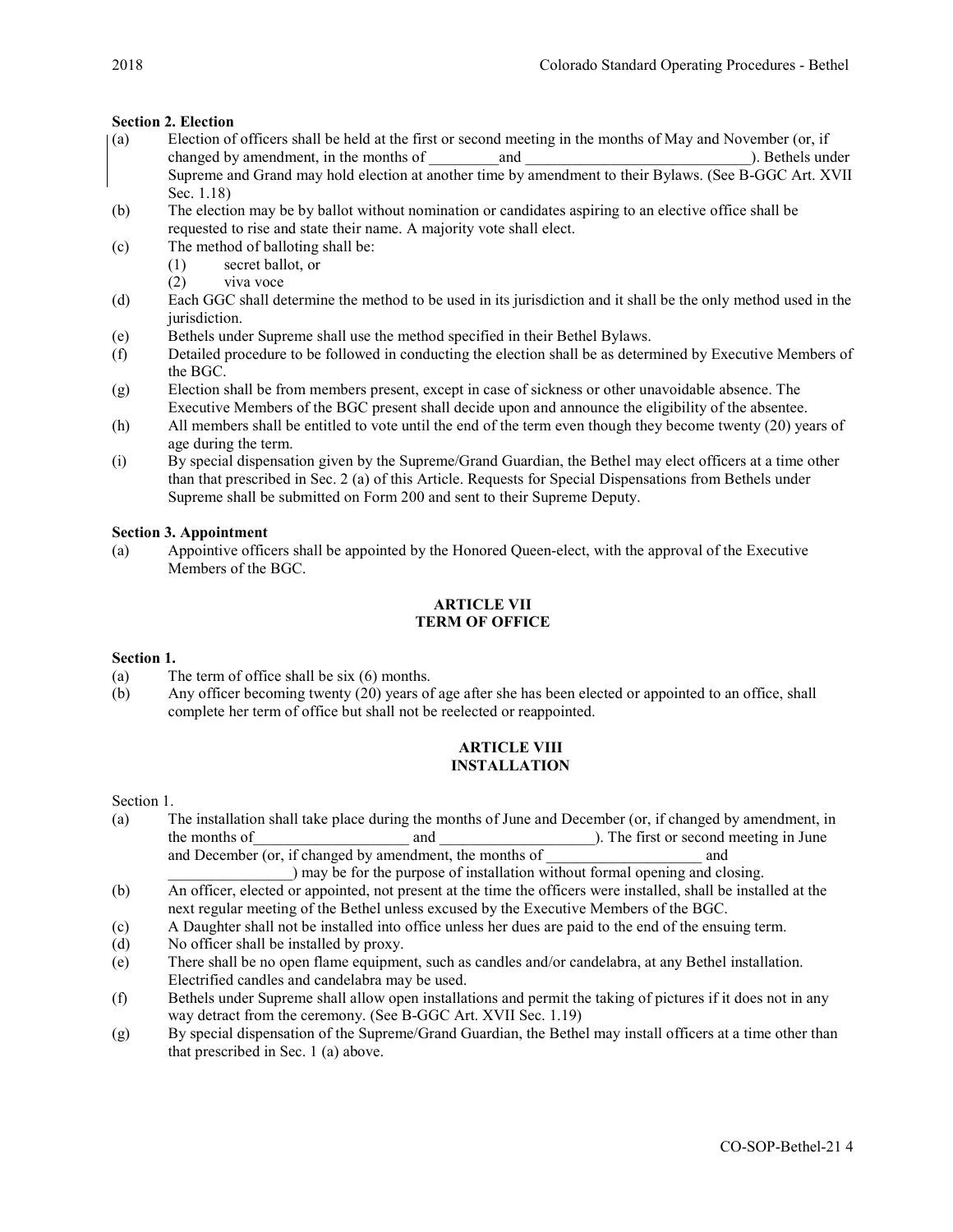# ARTICLE IX **COMMITTEES**

## Section 1.

- (a) After installation, the Honored Queen shall appoint the following committees and such other committees as are deemed advisable by the Executive Members of the BGC:
	- (1) Auditing Committee, composed of three (3) members. Refer to the Ritual for an explanation of duties.
	- (2) Pledge Committee, composed of three (3) members assisted by an Executive Member of the BGC, preferably the Associate Bethel Guardian. It shall be the duty of this committee to give the Pledge of Honor to late unobligated visitors (see Ritual).
	- (3) Proficiency Committee, composed of at least (3) members. It shall be the duty of this committee to assist the members in learning the information necessary to pass the Proficiency Lessons Examination.

#### ARTICLE X **VACANCIES**

## Section 1.

- (a) Should the Honored Queen's station become vacant during the term of office, the Executive Members of the BGC shall appoint a substitute in the office. A Past Honored Queen, or if no Past Honored Queen is available, a Majority Member, neither of whom has been married or pregnant, shall be appointed to fill such vacancy.
- (b) However, when a vacancy occurs in any elective office, and if deemed advisable by the Executive Members of the BGC, a special election may be held to fill such vacancy.
- (c) A vacancy in an appointive office shall be filled by a member appointed by the Honored Queen and approved by the Executive Members of the BGC.

## ARTICLE XI FINANCES

## Section 1. Receipts

- (a) All monies collected in the name of the Bethel shall be received by the Bethel Recorder/Guardian Secretary and turned over to the Bethel Treasurer/Guardian Treasurer.
- (b) All monies collected, whether electronically or physically, shall be included on the Bethel meeting Form 150 (Receipts, Bills, Warrants and Order for Treasurer) and Form 151 (Bethel Treasurer's Report). Documentation of the transaction shall be included with the receipts.

#### Section 2. Fees

- (a) The initiation fee shall be
- (b) The affiliation fee shall be one-half  $(1/2)$  the initiation fee.

## Section 3. Annual Dues

(a) The fee for each member shall be \_\_\_\_\_\_\_\_ per year, plus ten point one two (10.12) USD, CAD, AUD, PHP, BRL…etc. and annually shall increase by two percent (2%) beginning December 31, 2007. Dues are payable in advance on January 1st of each year. Members whose fees have not been paid for a period of one (1) year shall be considered delinquent.

#### Section 4. Exemption from Fees and Dues (See B-GGC Art. XVII Sec. 1.22)

(a) Applicants and members residing in Masonic Homes or homes sponsored by an organization based on Masonic membership or Masonic relationship shall not be required to pay initiation fees or dues.

#### Section 5. Disbursements

(a) Monies shall be expended only by a majority vote of the members present at a regular meeting and by and with the consent of the Executive Members of the BGC. When duly authorized a warrant shall be issued which shall be signed by the Bethel Guardian, Recorder and Honored Queen.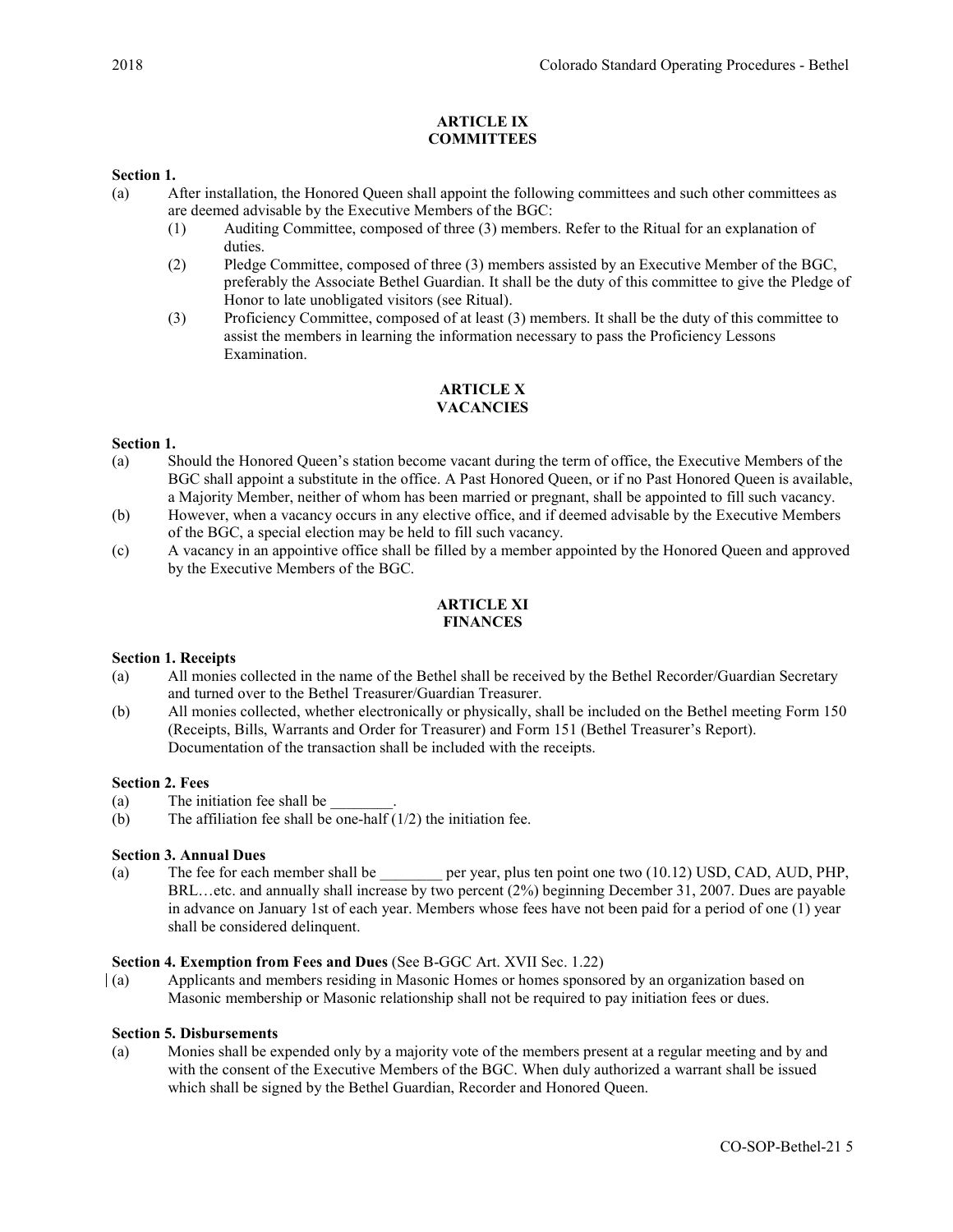- (1) Upon receipt of the properly signed warrant the Bethel Treasurer or Guardian Treasurer shall write checks. All checks shall be signed and countersigned by the Guardian Treasurer and/or other authorized Executive Member of the BGC. All checks shall have two (2) signatures. When the checks have been issued the warrant shall be signed by the Guardian Treasurer. Or
- (2) Monies electronically transferred from a Bethel's financial accounts shall be included on the Bethel meeting Form 150 (Receipts, Bills, Warrants and Order for Treasurer) and Form 151 (Bethel Treasurer's Report). Documentation of the transaction shall be included with the receipts. Additionally, minutes of the Bethel Guardian Council meeting and the Bethel meeting shall reflect an approved transfer of the funds by the Executive Members of the BGC and the Bethel Daughters.

## Section 6. Educational and Promotional Funds (See B-GGC Art. XVII Sec. 1.22)

- (a) Within thirty (30) days after the new officers are installed in a chartered Bethel, the Honored Queen and members shall plan a financial affair, two (2) affairs each year, for the benefit of the Educational and Promotional Funds.
- (b) One-third (1/3) of the monies raised shall be retained by the Bethel, one-third (1/3) forwarded to the Educational Fund and one-third (1/3) forwarded to the Promotional Fund.
- (c) These monies, except that portion to be retained by the Bethel, shall be mailed to the Grand Secretary or the Executive Manager for Bethels under Supreme, for use in education and promotion in the jurisdiction wherein such Bethel exists.

## ARTICLE XII OFFICIAL REGALIA

#### Section 1. Description

- (a) The official regalia of the Order shall be worn by Officers and Bethel Choir at all meetings. It shall consist of the white Grecian robe, long white slip which may be full or half, white hose which may be long or knee high, white flat shoes or white sandals without color, capes and crowns for Honored Queen, Senior and Junior Princesses, headbands for all other Officers. Headbands shall be worn by the Bethel Choir.
- (b) The robe shall be of light or heavy material, with white cord for Officers, except Honored Queen, Senior and Junior Princesses, and purple cord for Bethel Choir members. It shall be made with wing sleeves and yoke dimensions according to the pattern approved by the Board of Trustees and Executive SGC Officers.
	- (1) Cords shall be tacked along the bottom of the yoke seam to within two (2) to three (3) inches of each side of center front (measured on the curve of the yoke), crossed at center front three (3) times, then passed around the waist once and tied at center front with a square knot one (1) inch below natural waistline. The seam at the yoke shoulder may be taped to the undergarment if desired.
	- (2) Robes shall be a length of three (3) inches from the floor, with a four (4) inch hem, and the underslip a length of four  $(4)$  to six  $(6)$  inches from the floor.
- (c) Crowns, capes, cords and headbands shall be as prescribed by the SGC, the official capes to be of purple velvet or velveteen, trimmed with white Grecian design, or if not available, white trim as approved by the Board of Trustees, lined with purple material, or unlined as desired. No additional trimming shall be used on capes.

#### Section 2. Wearing of Regalia

- (a) Officers and Bethel Choir shall wear official robes at all meetings.
- (b) Members to be installed into office or into the Bethel Choir shall wear official robes for the Ceremony of Installation except that members serving as Installing Officers may be installed while wearing their dress with the following limitations:
	- (1) The Installing Officer shall not install herself into any office or the Bethel Choir.
	- (2) Any member being installed as the Honored Queen or Princess shall wear an official robe.
- (c) Official capes, crowns and headbands shall be worn by Bethel members only with official robes.
- (d) Jewelry worn with official robes shall be limited to regulation membership and/or officer's jewels, awards, a wrist watch and one (1) additional piece of jewelry in keeping with the regalia of our Order and approved by the Executive Members of the BGC. (See B-GGC Art. XVII Sec. 1.24)
- (e) The wearing of the official regalia of the Order in public is permissible for promotional purposes only and only with the consent of the Executive Members of the BGC.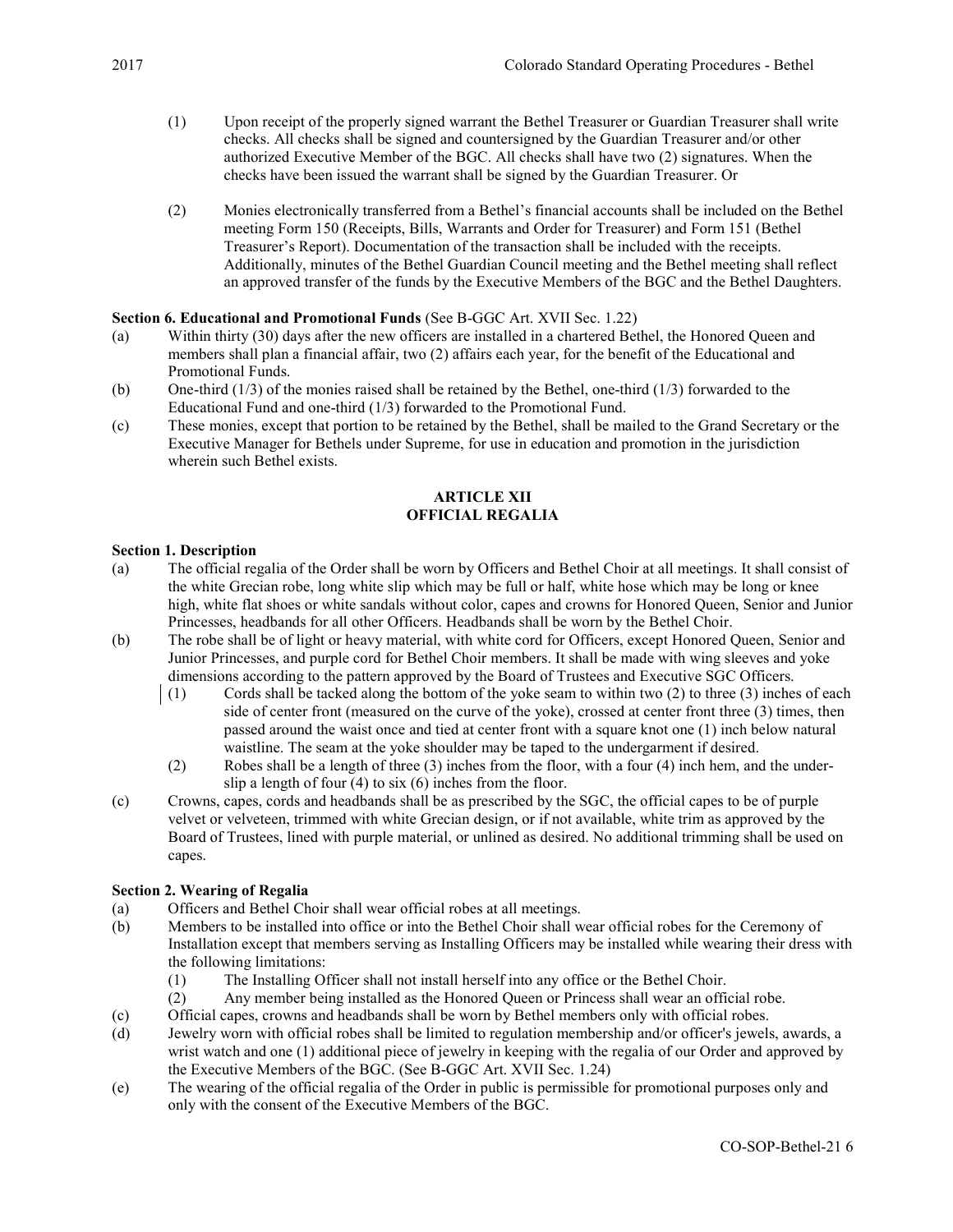## ARTICLE XIII DISCIPLINE

## Section 1. Supervision

(a) All members shall be under the direct supervision of the Executive Members of the BGC who shall have the power to investigate, reprimand, suspend or expel officers or members for cause.

## Section 2. Loss of Office

(a) A Bethel officer shall lose her office and the honors thereof if absent from three (3) regular Bethel meetings without good and sufficient cause. The Executive Members of the BGC shall determine the validity of the cause.

#### Section 3. Suspension

- (a) Insubordination, non-payment of dues, or the retention of money or property of the Bethel shall be considered cause for reprimand or suspension.
- (b) Suspension, except for the non-payment of dues, shall not exceed a period of six (6) months. After that period of time the suspended member shall be reinstated or expelled by a majority vote of the Executive Members of the BGC.

#### Section 4. Expulsion

(a) Conduct that reflects discredit upon the Order or flagrant or deliberate disobedience to the laws of the Order shall be considered cause for expulsion.

#### Section 5. Appeal

- (a) Bethel members shall have the right to appeal against any act or decision of the Executive Members of the BGC which may abrogate any rights and privileges specifically guaranteed them by these Bethel Bylaws and the Constitution, Bylaws, and Standard Operating Procedures of the SGC.
- (b) If no appeal is taken within sixty (60) days after the act or decision, the aggrieved parties shall lose the right of appeal.

# ARTICLE XIV **DEMITS**

#### Section 1. General (See B-Bethel Art. III for complete details)

(a) A member in good standing and clear on the books who desires to withdraw from the Order or who desires to transfer membership for any reason shall, upon written request to the Executive Member of the BGC, be granted a Demit (Form 210) which will entitle her to the privilege of visiting Bethels for a period of six (6) months from the date of issuance.

#### Section 2. Process

(a) If, within six months, a Daughter applies to another Bethel, the Demit (complete Form 210) shall be attached to an Application for Membership by Affiliation (Form 131). If the Daughter is elected to membership, the Guardian Secretary of the Bethel in which the Daughter is elected shall complete Form 210 and mail the sections to those designated. If the application is to another Bethel in the same State, Province, Territory or Country or to a Bethel not under GGC jurisdiction, the third copy is unnecessary and may be destroyed. The Demit shall permanently remain attached to the Application for Membership by Affiliation and retained in the Bethel files.

#### Section 3. Resignations

(a) A Daughter who has resigned (or left for personal reasons) her Bethel may apply to a Bethel to become a member. (See B-Bethel Art. III Sec. 3)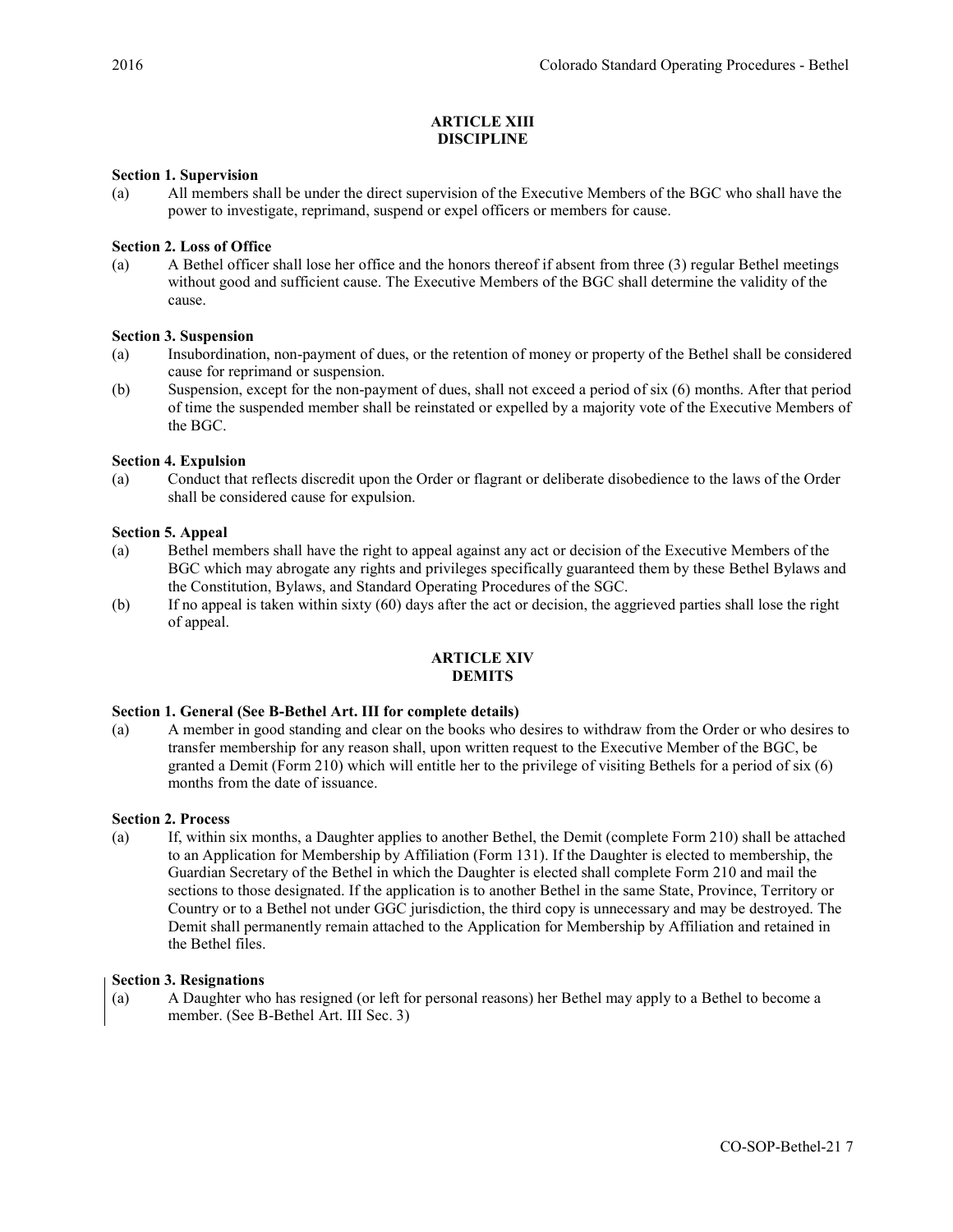# ARTICLE XV AMENDMENTS

# Section 1.

(a) The Uniform Code for Bethels may be amended by following the procedures given in SOP-SGC-16, 3. Amendments.

Section 2. Prerogatives of a Bethel

- (a) The following portions of this Uniform Code may be amended by a Bethel:
	- (1) Art. 1 Sec. 1 City/Location(s) in which the Bethel meets
	- (2) Art. IV Sec. 1. week, day, time and place of regular meetings, and Sec 2. vacation period
	- (3) Art. VI Sec. 2. months in which election is held
	- (4) Art. VIII Sec. 1. months in which installation is held
	- $(5)$  Art. XI Sec. 2 & 3. amount of initiation fee and annual dues
	- (6) Art. XX Sec. 1 (b). Local Rules of Operation
- (b) Amendments shall be made by presenting to the Bethel in writing the proposed amendment, and a copy of the proposed amendment sent to each member of the Bethel, each Executive Member of the BGC and the Supreme/Grand Deputy after which it shall lay over at least one (1) regular meeting of the Bethel before action thereon. A two-thirds (2/3) affirmative vote of the Bethel members voting shall be necessary to adopt such amendment(s).
- (c) At least one (1) electronic copy of form 122, complete with Bethel seal, shall be submitted by the Bethel Secretary/Grand Secretary to the Chairman of the Jurisprudence Committee of the SGC/GGC who shall pass same on for approval.
- (d) Copies of amendment(s) submitted by Bethels under Supreme, when approved and signed by the Vice Supreme Guardian and the Chairman of the Jurisprudence Committee of the SGC, shall be distributed as follows:
	- (1) One (1) electronic copy to the Supreme Guardian
	- (2) One (1) electronic copy to the Vice Supreme Guardian
	- (3) One (1) electronic copy to the office of the SGC
	- (4) One (1) electronic copy to Chairman of the SGC Jurisprudence Committee
	- (5) One (1) electronic copy to the Supreme Deputy
	- (6) One (1) electronic copy to be returned to the Bethel
- (e) Copies of amendments submitted by Bethels in a Grand Jurisdiction, when approved and signed in accordance with the GGC Manual of Rules and Regulations, shall be distributed in accordance with said Manual of Rules and Regulations.
- (f) Amendments shall not become effective until notice of approval has been sent to the Bethel by the Jurisprudence Committee of the SGC/GGC. Said amendments to the Uniform Code for Bethels shall be returned to the Bethel within sixty (60) days after receipt.

## ARTICLE XVI

# RECOMMENDATIONS FOR EXECUTIVE MEMBERS OF THE BGC

## Section 1.

- (a) Bethel members shall be privileged to submit by secret ballot recommendations concerning those to be selected as Executive Members of the BGC.
- (b) The ballot shall be collected and sealed in an envelope in the presence of the Bethel members by the Recorder who shall mail them to the Vice Supreme/Grand Guardian.

## Section 2. Special

- (a) Each Honored Queen whose resignation from office becomes necessary due to unforeseen circumstances shall be known as a Past Honored Queen and entitled to all honors, including a wallet-size Past Honored Queen's Certificate (Form 172) and an official Past Honored Queen's Jewel in recognition for services rendered, provided she has qualified for the office to the satisfaction of the Executive Members of the BGC.
	- (1) The decision with supporting reasons shall be issued in writing.
	- (2) In the case of a negative decision, the Honored Queen shall be informed of the process for an appeal (SOP-SGC-1 Sec. 1 & 2).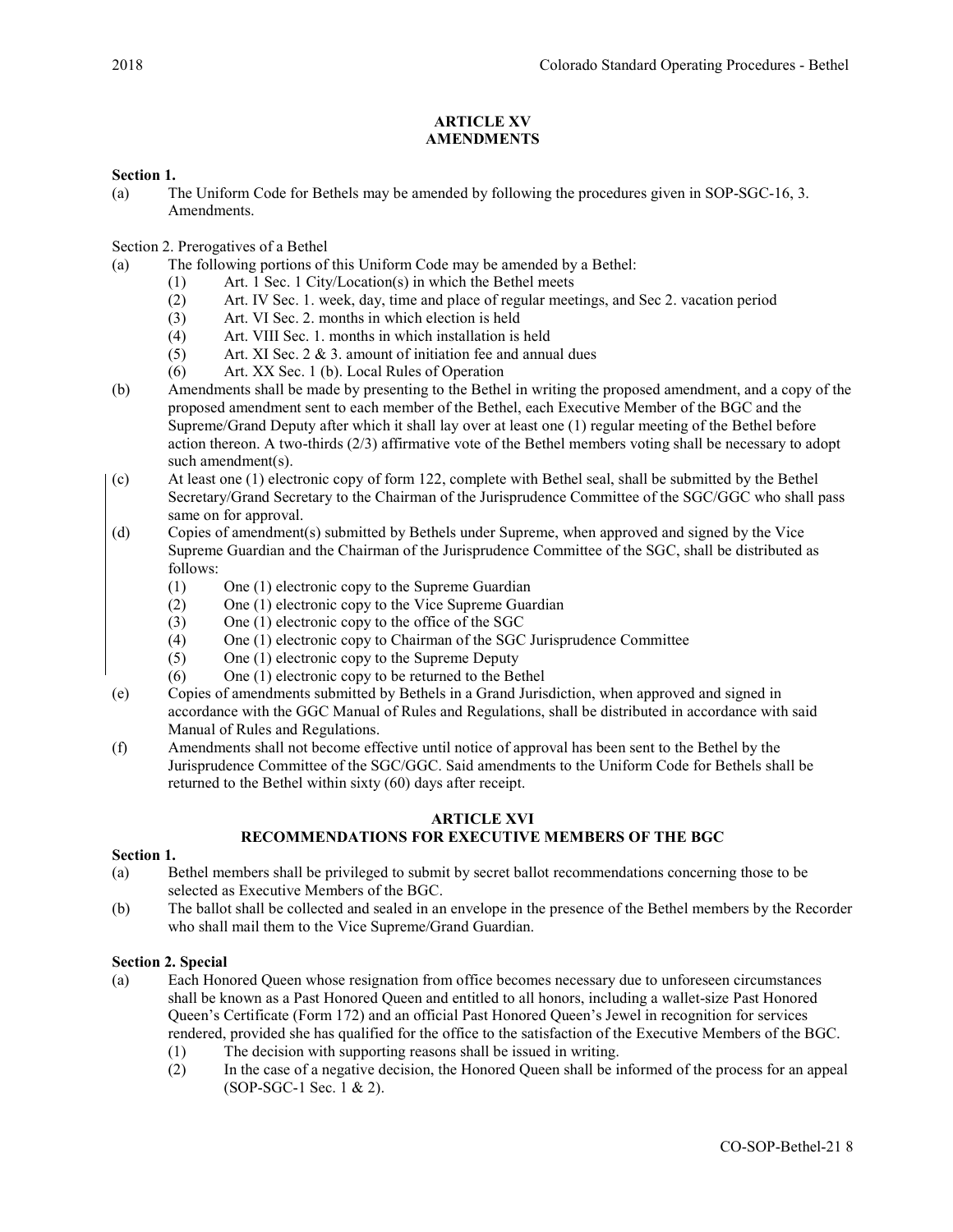# ARTICLE XVII PAST HONORED QUEEN'S JEWEL

## Section 1. Regular

- (a) Each Honored Queen who has faithfully served the Bethel for the period for which she was elected shall be presented a wallet-size Past Honored Queen's Certificate (Form 172) and an official Past Honored Queen's Jewel.
- (b) If repeating a full term as Honored Queen, a gift may be presented in recognition for services rendered, in lieu of a Past Honored Queen's Jewel.

## Section 2. Special

- (a) Each Honored Queen whose resignation from office becomes necessary due to unforeseen circumstances shall be known as a Past Honored Queen and entitled to all honors, including a wallet-size Past Honored Queen's Certificate (Form 172) and an official Past Honored Queen's Jewel in recognition for services rendered, provided she has qualified for the office to the satisfaction of the Executive Members of the BGC.
	- (1) The decision with supporting reasons shall be issued in writing.
	- (2) In the case of a negative decision, the Honored Queen shall be informed of the process for an appeal (SOP-SGC-1 Sec. 1 & 2).

## ARTICLE XVIII SPECIAL MEMBERS

## Section 1. Majority Member

- (a) Upon becoming twenty (20) years of age, or married prior to that age, each member in good standing shall become a Majority Member. She shall immediately receive gratis a certificate of Majority Membership at the end of the term and shall be entitled to receive the Majority Ceremony at such time as may be convenient.
	- (1) If she turns twenty (20) she shall be entitled to all the rights and privileges through the end of the term.
	- (2) If she marries she shall be entitled to all the rights and privileges of a member except voting and holding office.
	- (3) If she becomes pregnant she shall be entitled to all the rights and privileges of a member except voting and holding office.
- (b) She shall be exempt from further payment of dues.

#### Section 2. Member of Honor

(a) An adult who has given outstanding meritorious service to the Order may be elected as a Member of Honor of the Bethel and given a Member of Honor Certificate (Form 170) by a majority vote of the members of the Bethel and upon approval of the Executive Members of the BGC.

## ARTICLE XIX LOSS OF HONORS

## Section 1.

- (a) Bethel members who have resigned, or have been suspended, expelled or granted a demit which has expired, shall lose the right to be introduced by, or to use, any titles earned during their time of membership.
- (b) Reinstatement to membership shall automatically reinstate the right to the use of titles previously earned.